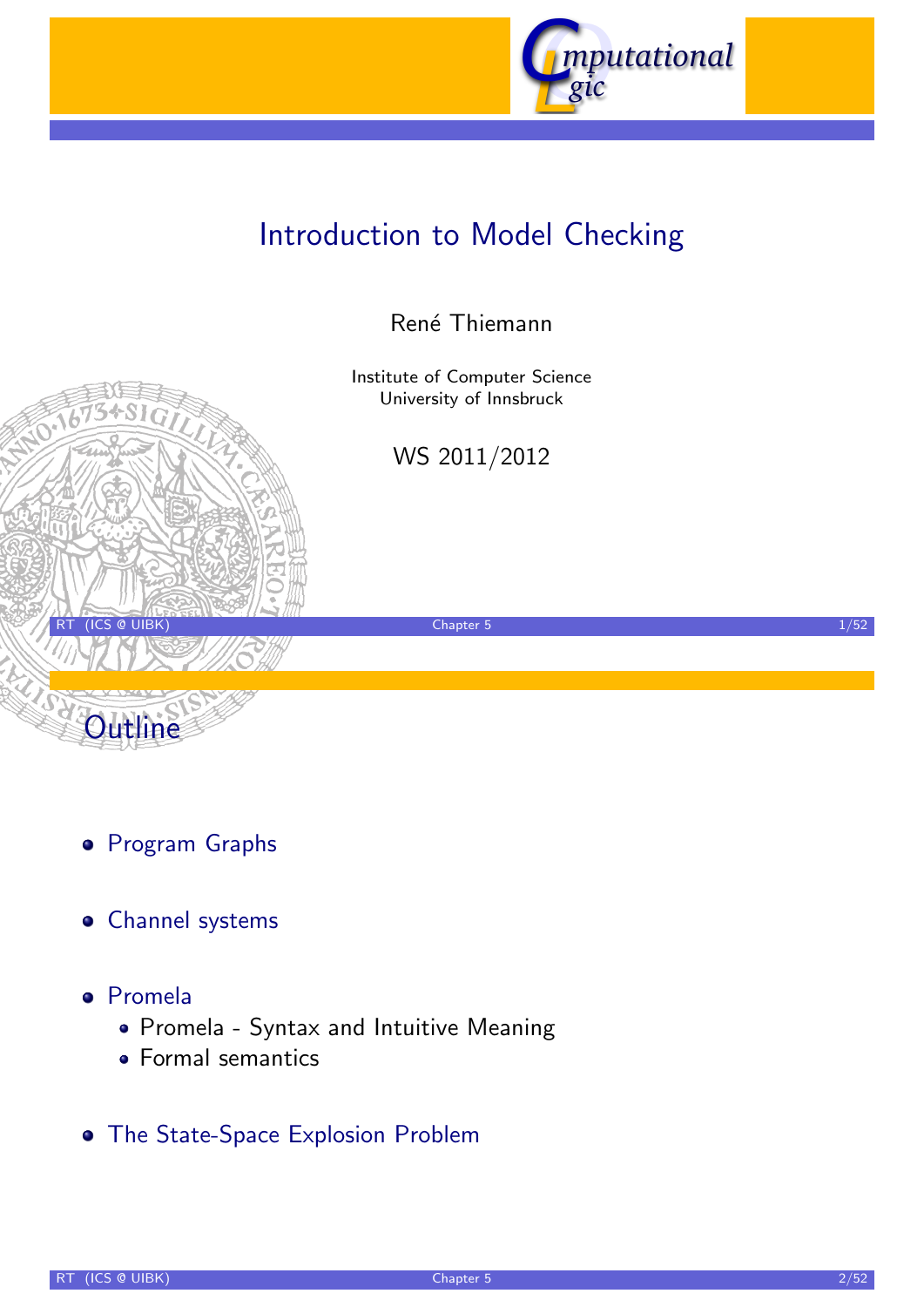# Model checking overview



Motivation

- so far, input to model checker is transition system and formula
- for modeling want higher-level description as transition system
	- use variables
	- $\Rightarrow$  program graphs
		- use communication
	- ⇒ channel systems
		- use textual format
	- ⇒ Promela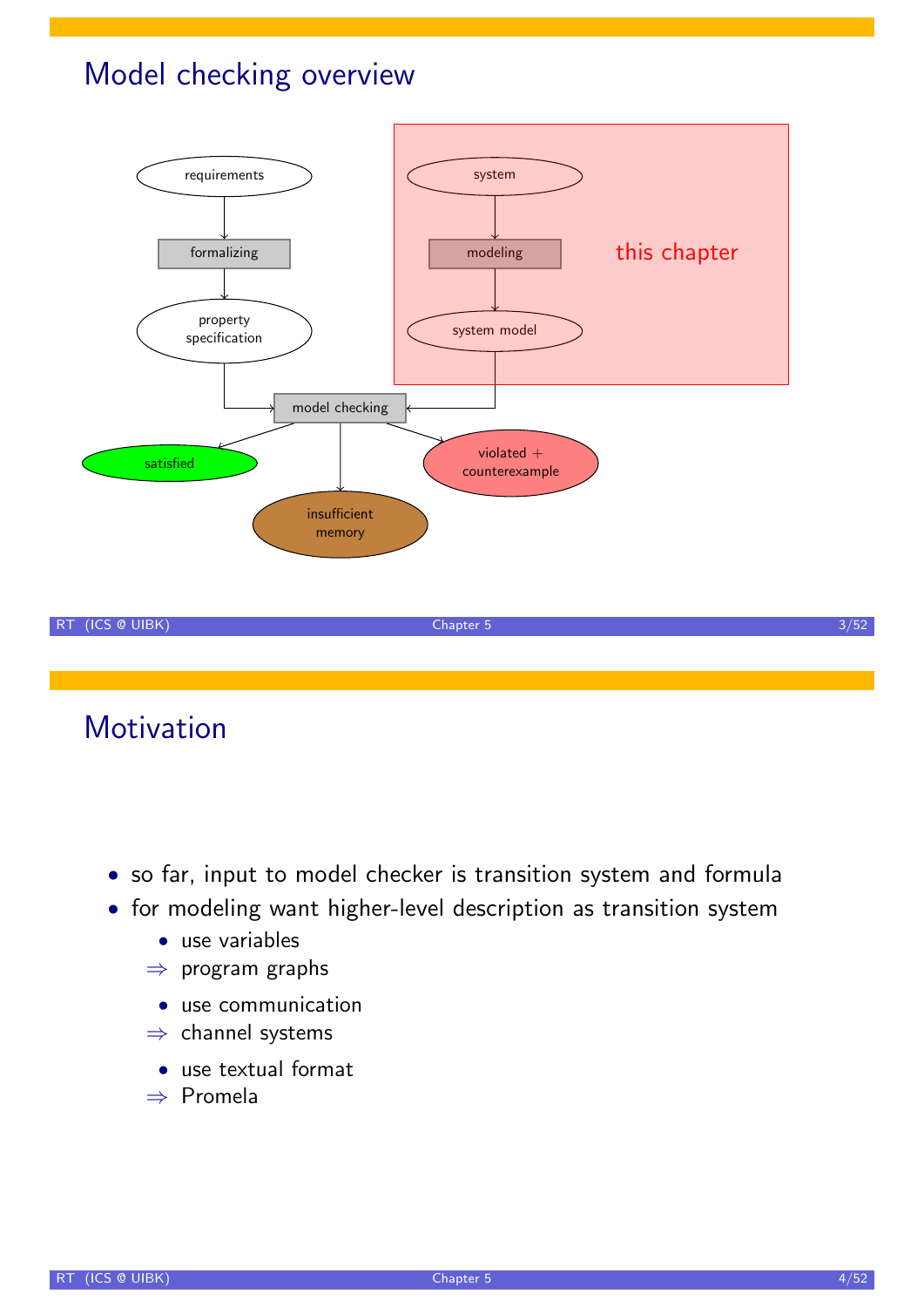### **·** Program Graphs

- **·** Channel systems
- Promela
	- Promela Syntax and Intuitive Meaning
	- Formal semantics
- **The State-Space Explosion Problem**

| -RT | (ICS @ UIBK)                                                  | Chapter 5 |                                                        | 5/52 |
|-----|---------------------------------------------------------------|-----------|--------------------------------------------------------|------|
|     |                                                               |           |                                                        |      |
|     | <b>Program Graphs</b>                                         |           |                                                        |      |
|     | Beverage vending machine revisited                            |           |                                                        |      |
|     | transitions (with variables, conditions, and actions):        |           |                                                        |      |
|     | start $\rightarrow$ select                                    |           | start $\xrightarrow{refill}$ start                     |      |
|     | select $\frac{\text{nsprite} > 0: \text{sget}}{\text{start}}$ |           | select $\frac{n\text{beer} > 0: \text{bget}}{n}$ start |      |
|     |                                                               |           | select $\frac{nsprice=0 \wedge nbeer=0}{sstart}$       |      |
|     |                                                               |           |                                                        |      |
|     |                                                               |           |                                                        |      |

<span id="page-2-0"></span>

|        | Action   Effect on variables      |  |  |
|--------|-----------------------------------|--|--|
| sget   | nsprite := nsprite $-1$           |  |  |
| bget   | nbeer := nbeer $-1$               |  |  |
| refill | nsprite := $max$ ; nbeer := $max$ |  |  |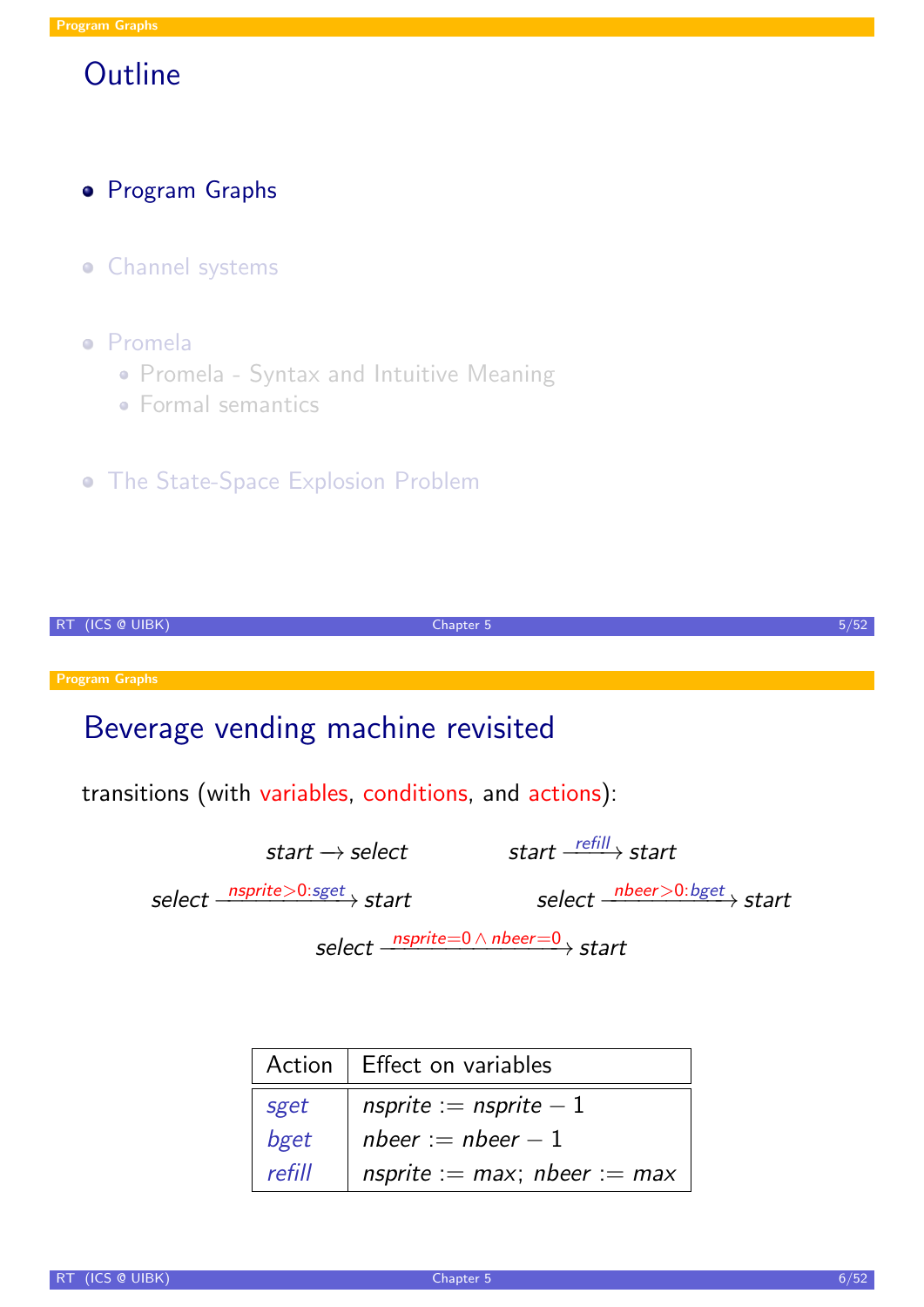## Program graph representation



## Some preliminaries

- typed variables *Var* with evaluation  $\eta$  that assigns values of domain D to variables
	- e.g.,  $\eta(x) = 17$  and  $\eta(y) =$  green
- the set of Boolean conditions over Var
	- propositional logic formulas whose propositions are of the form " $\overline{x} \in \overline{D}$ "
	- (nsprite  $\geqslant$  1)  $\wedge$  (y = yellow)  $\wedge$  (x  $\leqslant$  2·x')
- effect of the actions is formalized by means of a mapping:

$$
\textit{Effect}: Act \times \textit{Eval}(\textit{Var}) \rightarrow \textit{Eval}(\textit{Var})
$$

- e.g., for action  $\alpha$  use update  $x := y ==$  yellow ?  $2 \cdot x : x 1$ , and evaluation  $\eta$  is given by  $\eta(x) = 17$  and  $\eta(y) = red$
- Effect $(\alpha, \eta)(x) = \eta(x) 1 = 16$ , and Effect $(\alpha, \eta)(y) = \eta(y) =$ red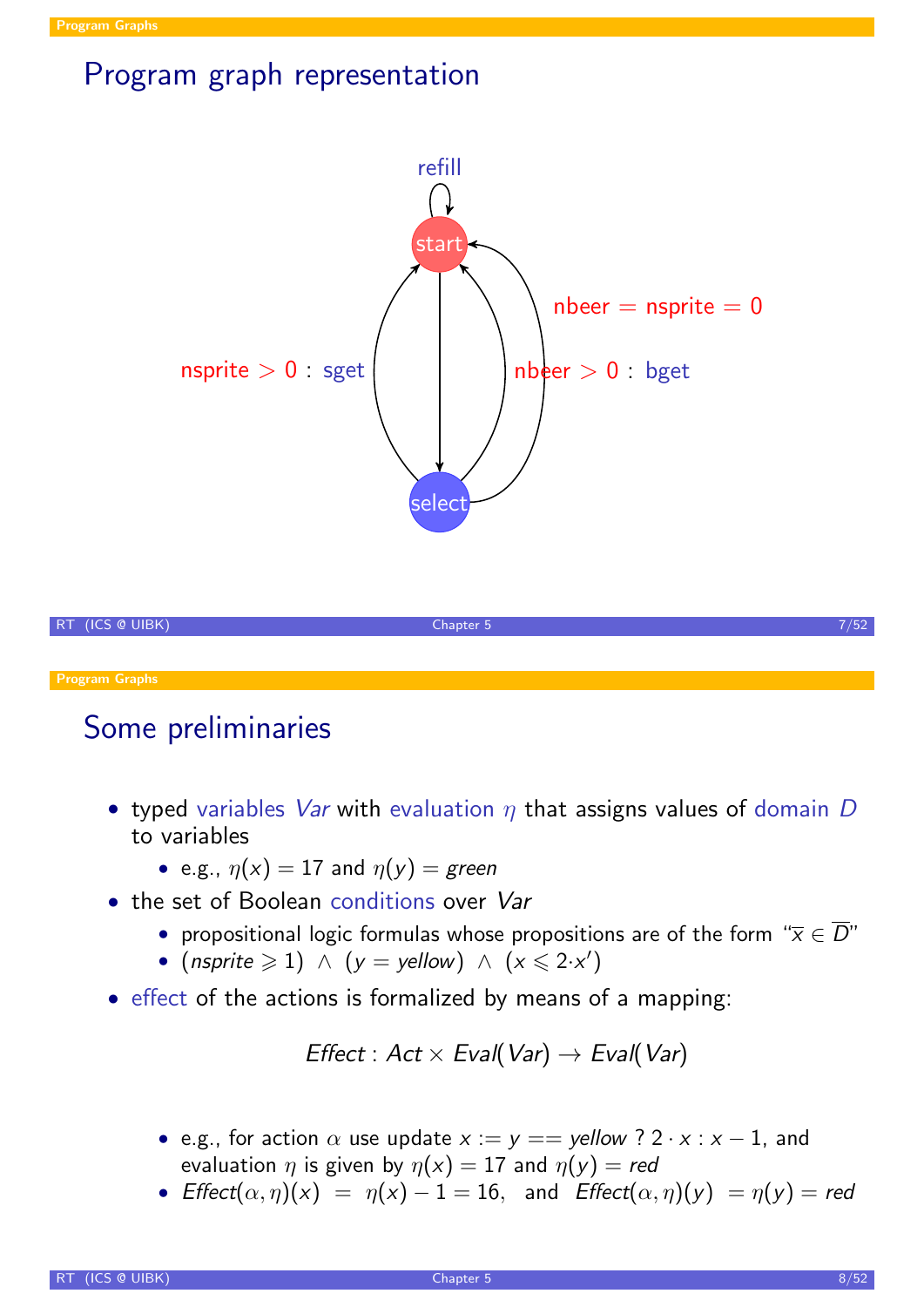## Program graphs

a program graph PG over set Var of typed variables is tuple

 $(\mathcal{L}oc,\mathcal{A}ct,\mathit{Effect},\longrightarrow,\mathcal{L}oc_0,g_0)$  where

- Loc is a set of locations with initial locations  $Loc_0 \subset Loc$
- Act is a set of actions including the empty action  $\Box$ , usually not written
- Effect : Act  $\times$  Eval(Var)  $\rightarrow$  Eval(Var) is the effect function
	- $\Box$  has never an effect, i.e.,  $Effect(\Box, \eta) = \eta$
- $\rightarrow \subseteq$  Loc  $\times$  (Cond(Var)  $\times$  Act)  $\times$  Loc, transition relation
	- Cond(Var): Boolean conditions over Var true is not written
- $g_0 \in Cond(Var)$  is the initial condition

notation:  $\ell \stackrel{\mathcal{E}: \alpha}{\longrightarrow} \ell'$  denotes  $(\ell, g, \alpha, \ell') \in \longrightarrow$ 



Program Graphs

## Beverage vending machine

#### NOT IN HANDOUT, GRAPH IN PRESENTATION

- Loc = { start, select } with  $Loc_0 = \{ start \}$
- $Act = \{ bget, sget, refill \}$
- $Var = \{$  nsprite, nbeer  $\}$  with domain  $\{0, 1, \ldots, max\}$

$$
Effect(sget, \eta) = \eta[nsprite := nsprite - 1]
$$

- Effect(bget,  $\eta$ ) =  $\eta$ [nbeer := nbeer-1] Effect(refill,  $\eta$ ) = [nsprite := max, nbeer := max]
- $g_0 = (n$ sprite = max  $\land$  nbeer = max)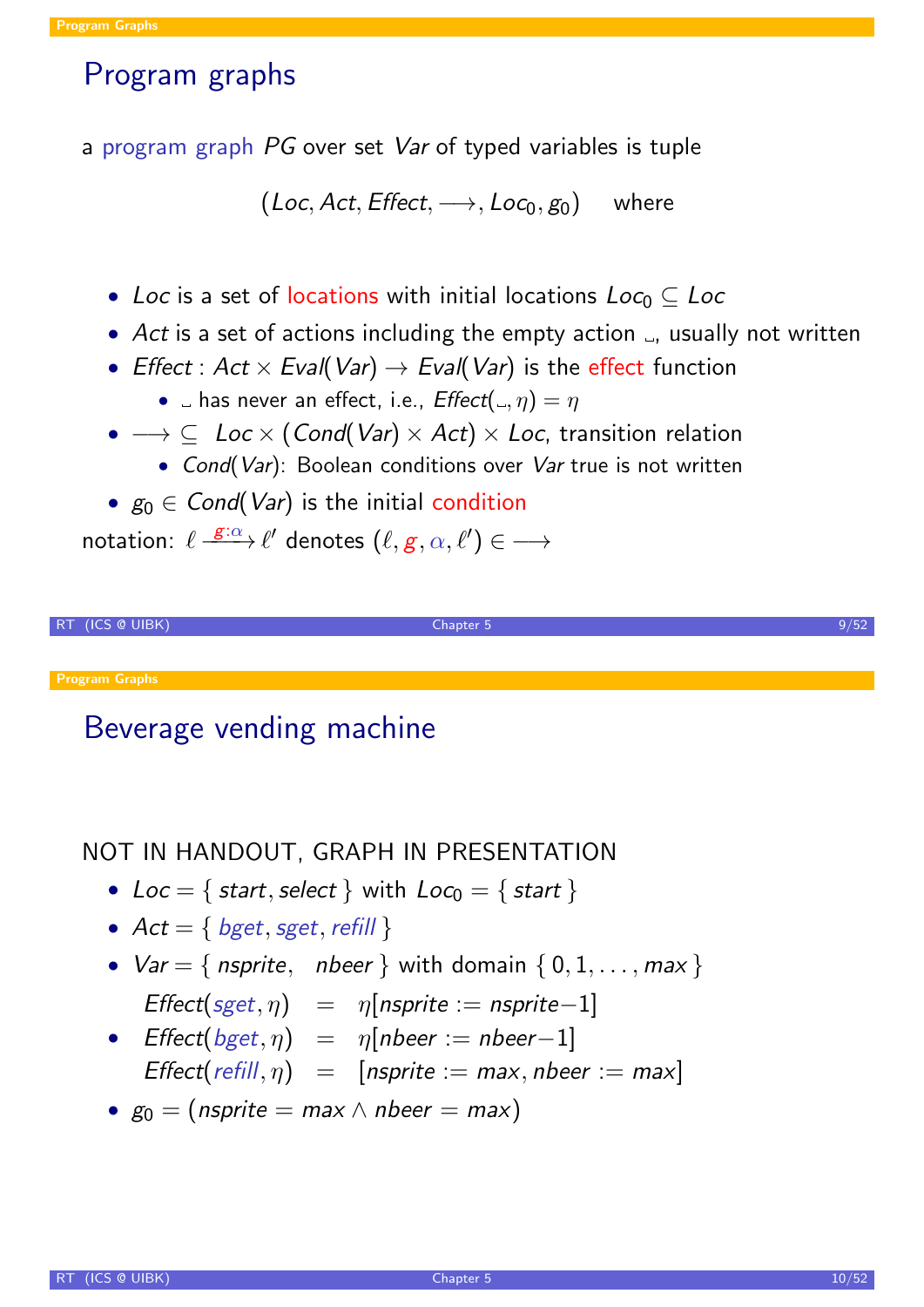### From program graphs to transition systems

#### • basic strategy: unfolding

- state = location  $\ell$  + evaluation  $\eta$
- initial state = initial location satisfying the initial condition  $g_0$

#### • propositions and labeling

- propositions: "at  $\ell$ " and " $x \in D$ " for  $D \subset dom(x)$
- $\langle \ell, \eta \rangle$  is labeled with "at  $\ell$ " and all conditions that hold in  $\eta$
- if  $\ell \stackrel{\mathcal{E}: \alpha}{\longrightarrow} \ell'$  and  $\mathcal{E}$  holds in  $\eta$  then  $\langle \ell, \eta \rangle \rightarrow \langle \ell', \mathit{Effect}(\alpha, \eta) \rangle$



## Structured operational semantics

- notation  $\rule{1em}{0.15mm}$  notation  $\rule{1em}{0.15mm}$ premise means: if the proposition above the "solid line" (i.e., the premise) holds, then the proposition under the fraction bar (i.e., the conclusion) holds
- such "if ... then ..." propositions are also called inference rules
- if the premise is a tautology, it may be omitted
- in the latter case, the rule is also called an axiom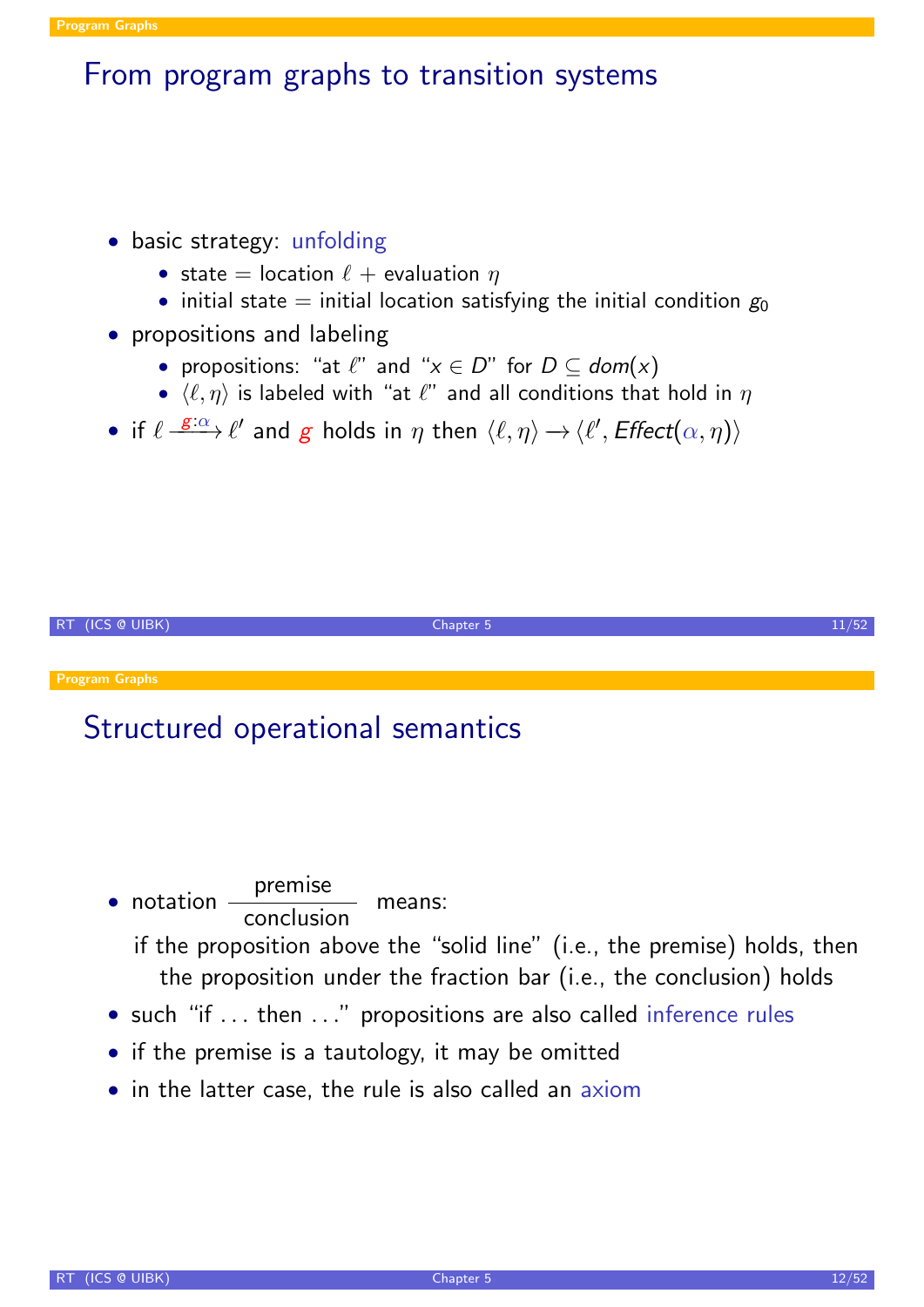# Transition systems for program graphs

the transition system  $TS(PG)$  of program graph

$$
PG = (Loc, Act, Effect, \longrightarrow, Loc_0, g_0)
$$

over set Var of variables is the tuple  $(S, \longrightarrow, I, AP, L)$  where

- $S = Loc \times Eval(Var)$
- $\bullet \longrightarrow \subseteq S \times S$  is defined by the rule:  $\frac{\ell \stackrel{E:\alpha}{\longrightarrow} \ell' \quad \wedge \quad \eta \models g}{\ell \cdot \ell' \quad \wedge \quad \eta \models g}$  $\overline{\langle \ell, \eta \rangle \rightarrow \langle \ell', \mathit{Effect}(\alpha, \eta) \rangle}$

• 
$$
I = \{ \langle \ell, \eta \rangle \mid \ell \in Loc_0, \eta \models g_0 \}
$$

•  $AP = Loc \cup Cond(Var)$  and  $L(\langle \ell, \eta \rangle) = {\ell} \cup {g \in Cond(Var) | \eta \models g}$ 

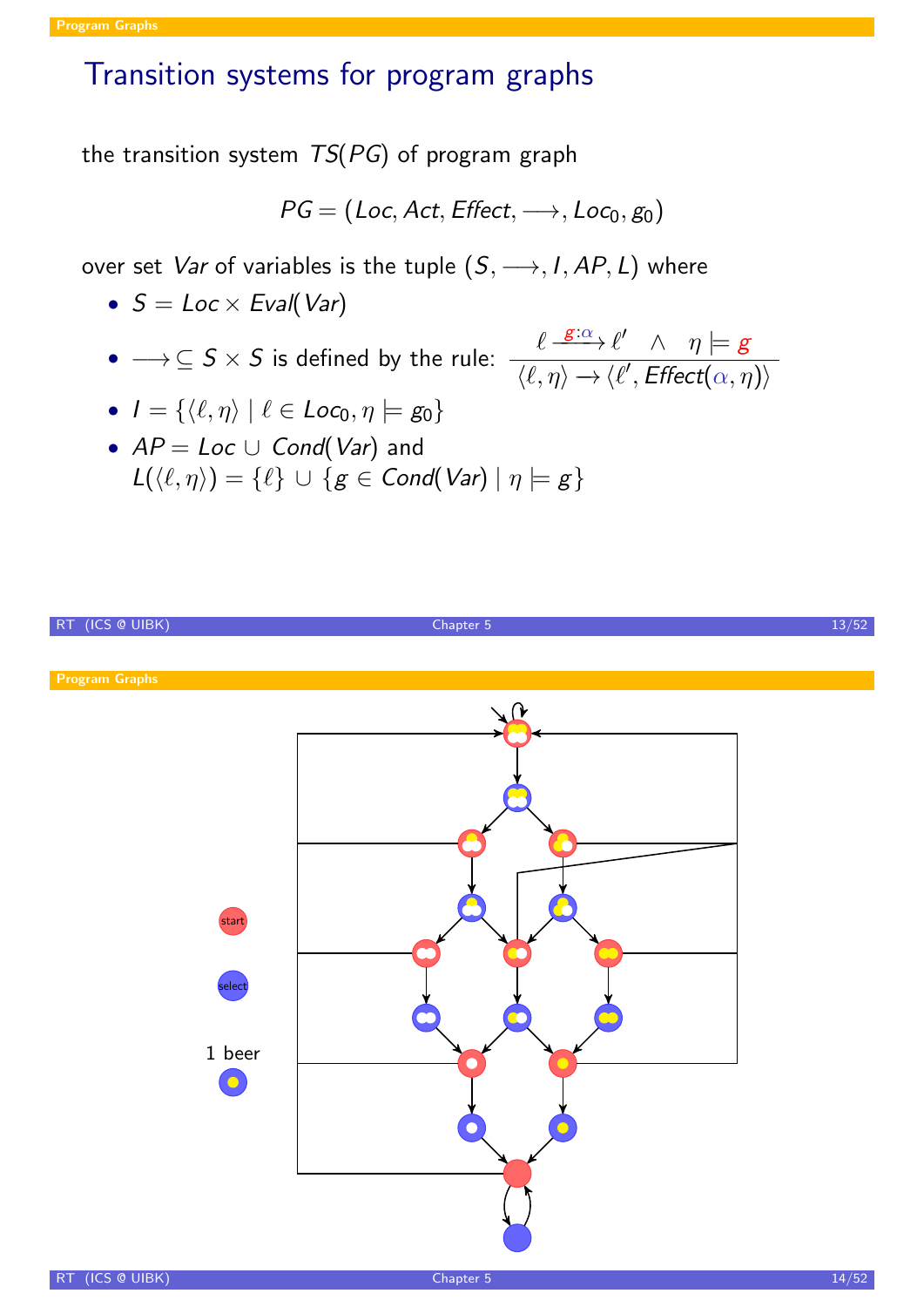## **Outline**

- **Program Graphs**
- **o** Channel systems

#### Promela

- Promela Syntax and Intuitive Meaning
- **Formal semantics**
- **The State-Space Explosion Problem**

| RT (ICS @ UIBK)        | Chapter 5 |  |
|------------------------|-----------|--|
|                        |           |  |
| <b>Channel systems</b> |           |  |
|                        |           |  |

## Concurrent systems

- program graphs
	- suited for modeling sequential data-dependent systems
- what about concurrent systems?
	- threading
	- distributed algorithms and communication protocols
- <span id="page-7-0"></span>• [can](#page-7-0) we model:
	- synchronous communication?
	- asynchronous communication?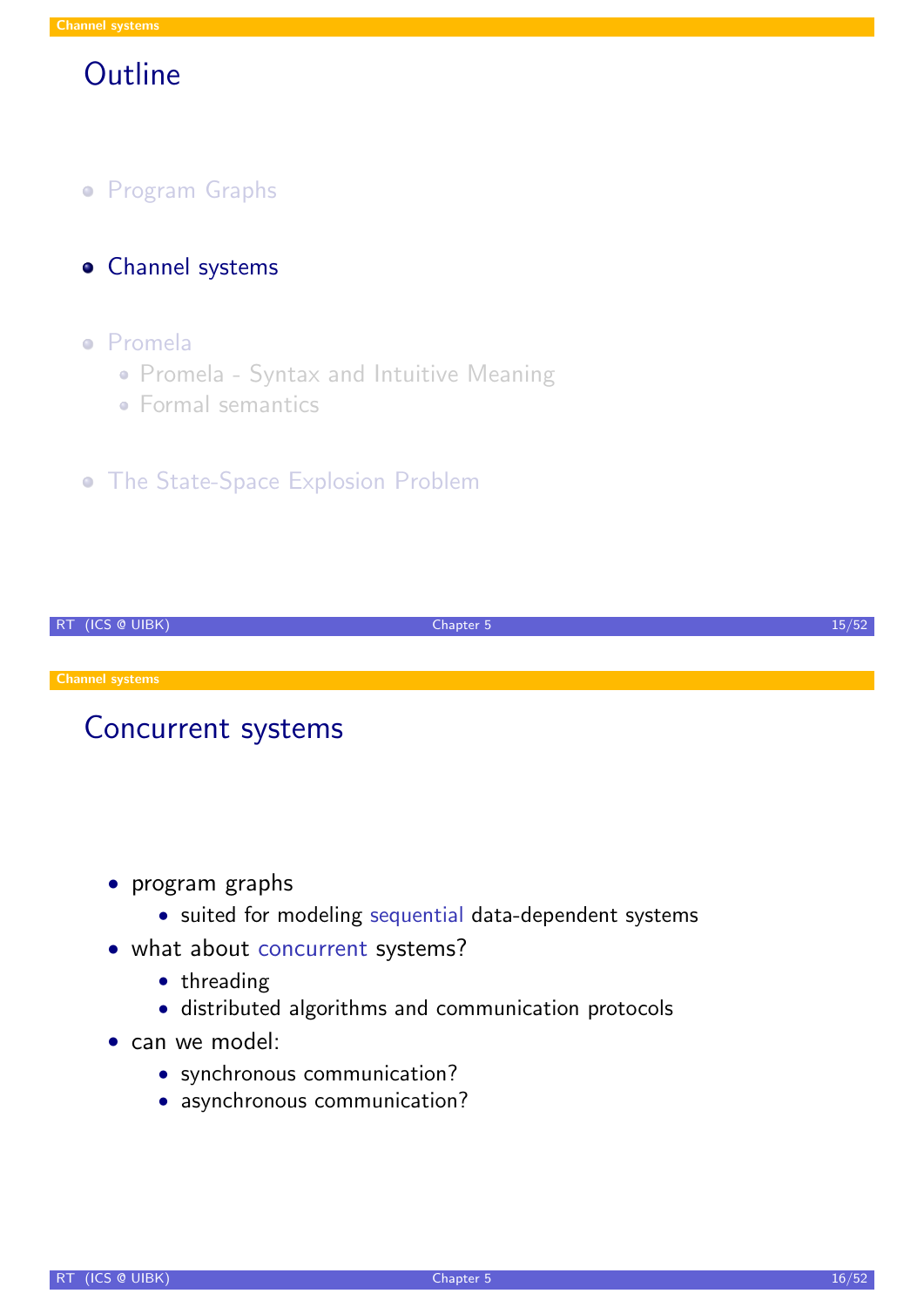## Interleaving

- construct concurrent system from several (sequential) components
- actions of independent components are merged or interleaved
	- a single or more processors are available (perhaps on different computers)
	- on which the actions of the processes are interlocked
- no assumptions on the order of processes
	- possible orders for independent processes  $P$  and  $Q$ :

|  |  |  |  | $P Q P Q P Q Q Q Q P $                                                           |
|--|--|--|--|----------------------------------------------------------------------------------|
|  |  |  |  | $P \quad P \quad Q \quad P \quad P \quad Q \quad P \quad P \quad Q \quad \ldots$ |
|  |  |  |  | $P Q P P Q P P P P Q $                                                           |

- justification for interleaving:
	- the effect of concurrently executed, independent actions  $\alpha$  and  $\beta$  equals the effect when  $\alpha$  and  $\beta$  are successively executed in arbitrary order

#### P:  $x++$ ;... Q:  $y++$  ..., parallel execution = sequential execution



Channel systems

**Channels** 

usually, processes exchange data in some way  $\Rightarrow$  channels

- processes communicate via channels ( $c \in Chan$ )
- channels are first-in, first-out buffers
- channels are typed (wrt. their content  $-\textit{dom}(c)$ )
- channels buffer messages (of appropriate type)
- channel capacity  $=$  maximum  $#$  messages that can be stored
	- $c$  is a channel with finite capacity  $cap(c)$
	- if  $cap(c) > 0$ , there is some "delay" between sending and receiving
	- if  $cap(c) = 0$ , then communication via c amounts to handshaking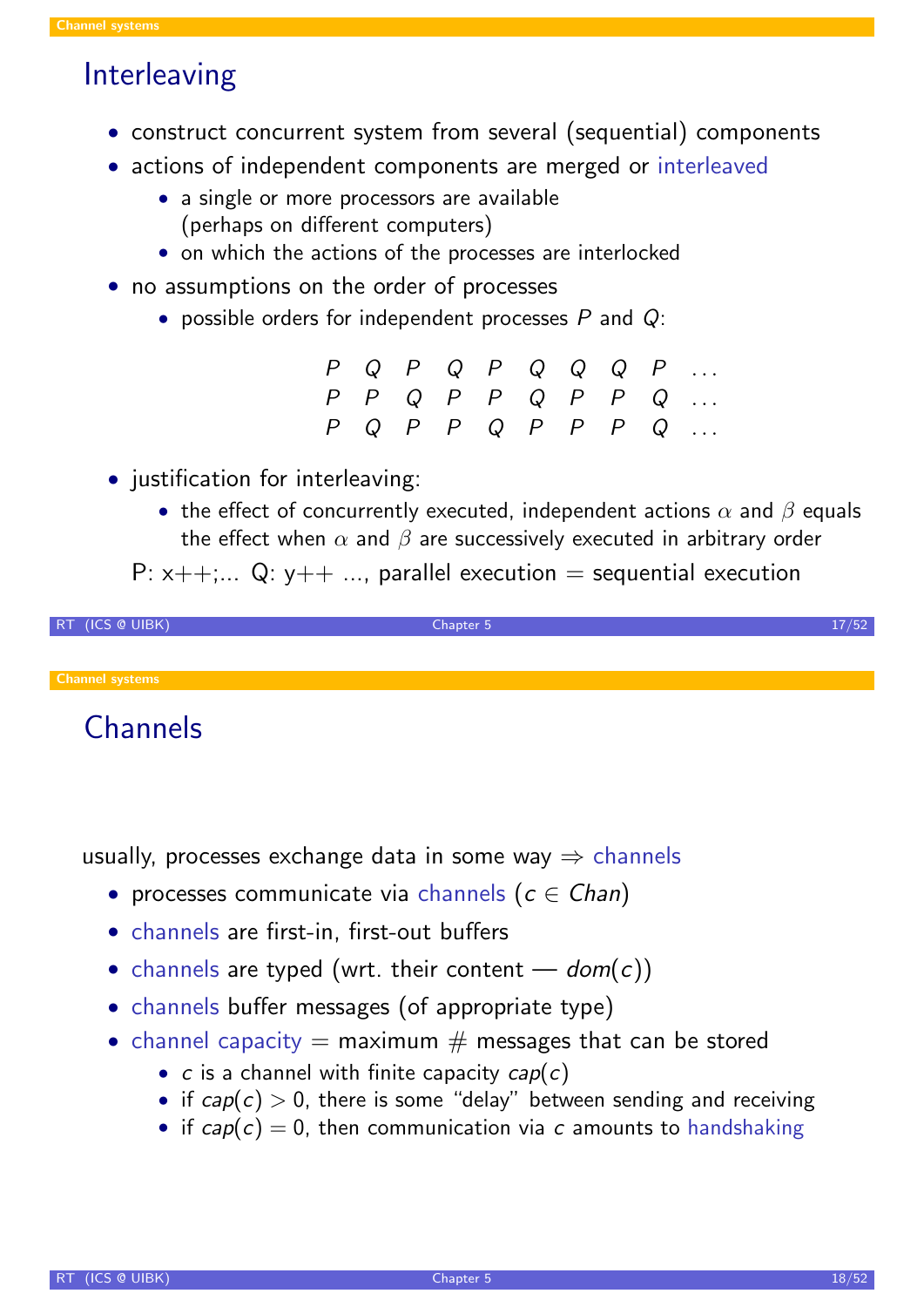## **Channels**

• process  $P_i$  = program graph  $PG_i$  + communication actions

 $c!v$  transmit the value v along channel c

 $c$ ? $x$  receive message via channel c and assign it to variable x

• Comm  $=$ 

$$
\{ \; cl \, v, \; c?x \; \mid \; c \in Chan, \; v \in dom(c), \; x \in Var. \; dom(x) \supseteq dom(c) \; \}
$$

- sending and receiving a message
	- $c!v$  puts the value  $v$  at the rear of the buffer  $c$  (if  $c$  is not full)
	- $c$ ?x retrieves the front element of the buffer and assigns it to  $x$ (if  $c$  is not empty)
	- if  $cap(c) = 0$ , channel c has no buffer
	- if  $cap(c) = 0$ , sending and receiving can takes place simultaneously this is called synchronous message passing or handshaking
	- if  $cap(c) > 0$ , sending and receiving can never take place simultaneously this is called asynchronous message passing



say that channel only has one value: token, say that  $cap(c) = 0$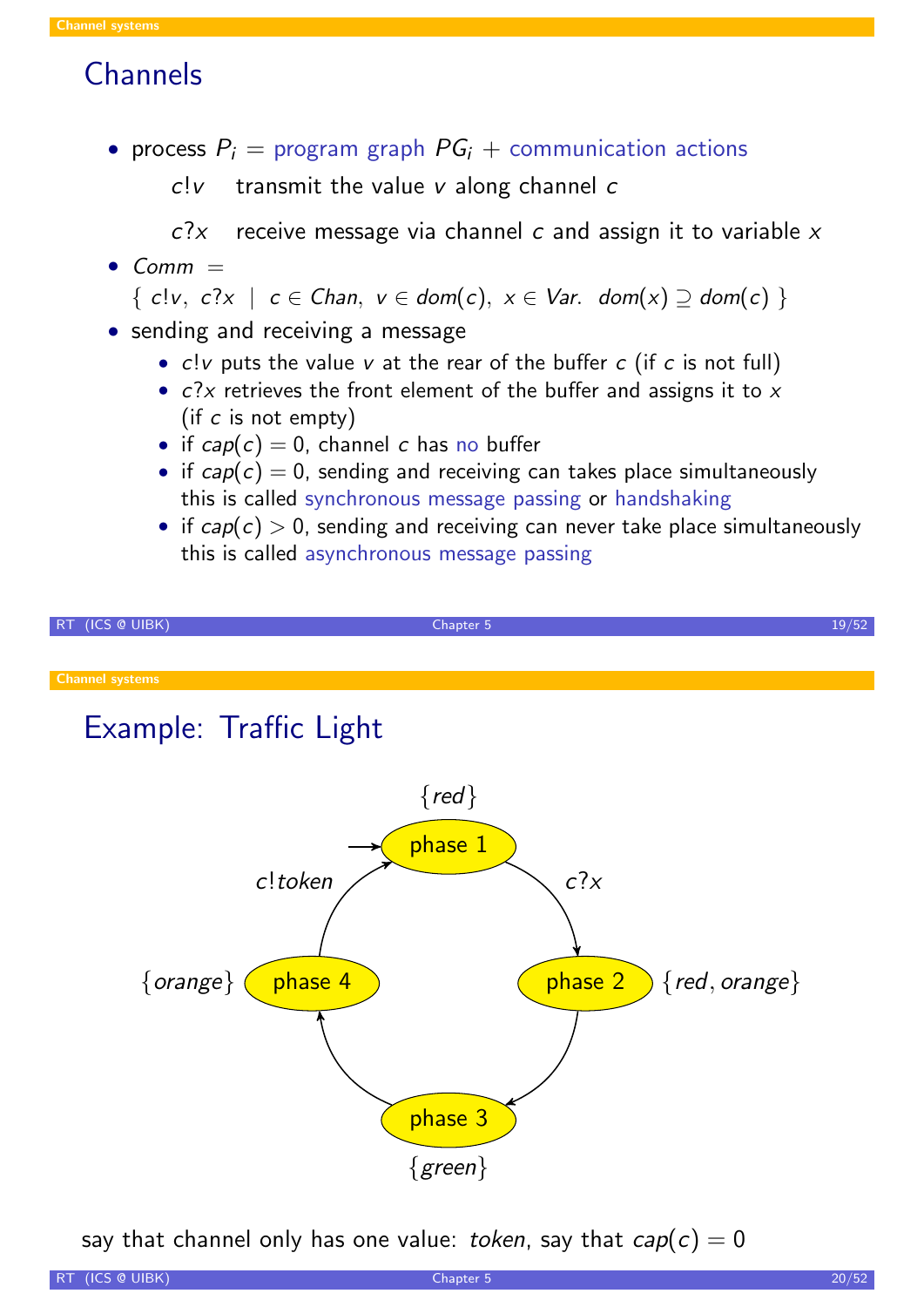### Channel systems

a program graph over (Var, Chan) is a tuple

$$
\mathit{PG} = (\mathit{Loc}, \mathit{Act}, \mathit{Effect}, \rightarrow, \mathit{Loc}_0, g_0)
$$

where

$$
\rightarrow \subseteq \text{Loc}\times(\text{Cond}(\text{Var})\times \text{Act})\times \text{Loc} \cup \underbrace{\text{Loc}\times(\text{Cond}(\text{Var})\times \text{Comm})\times \text{Loc}}_{\text{communication actions}}
$$

a channel system  $CS$  over  $(\bigcup_{0 < i \leqslant n} {\mathit{Var}}_i,$  Chan):

 $CS = [PG_1 | \cdots | PG_n]$ 

with program graphs  $PG_{i}$  over  $(\mathit{Var}_{i}, \mathit{Chan})$ 



# Example: Traffic lights

### NOT IN HANDOUT, GRAPH IN PRESENTATION

### $Crossing = [TrafficLight \mid TrafficLight \mid Starter]$

- only two traffic lights  $\Rightarrow$  both wait for input infinitely long
- therefore use additional "starter" to send one input

$$
\longrightarrow \boxed{\mathsf{init}} \qquad \qquad \xrightarrow{\mathsf{c}! \mathsf{token}} \qquad \qquad \text{done}
$$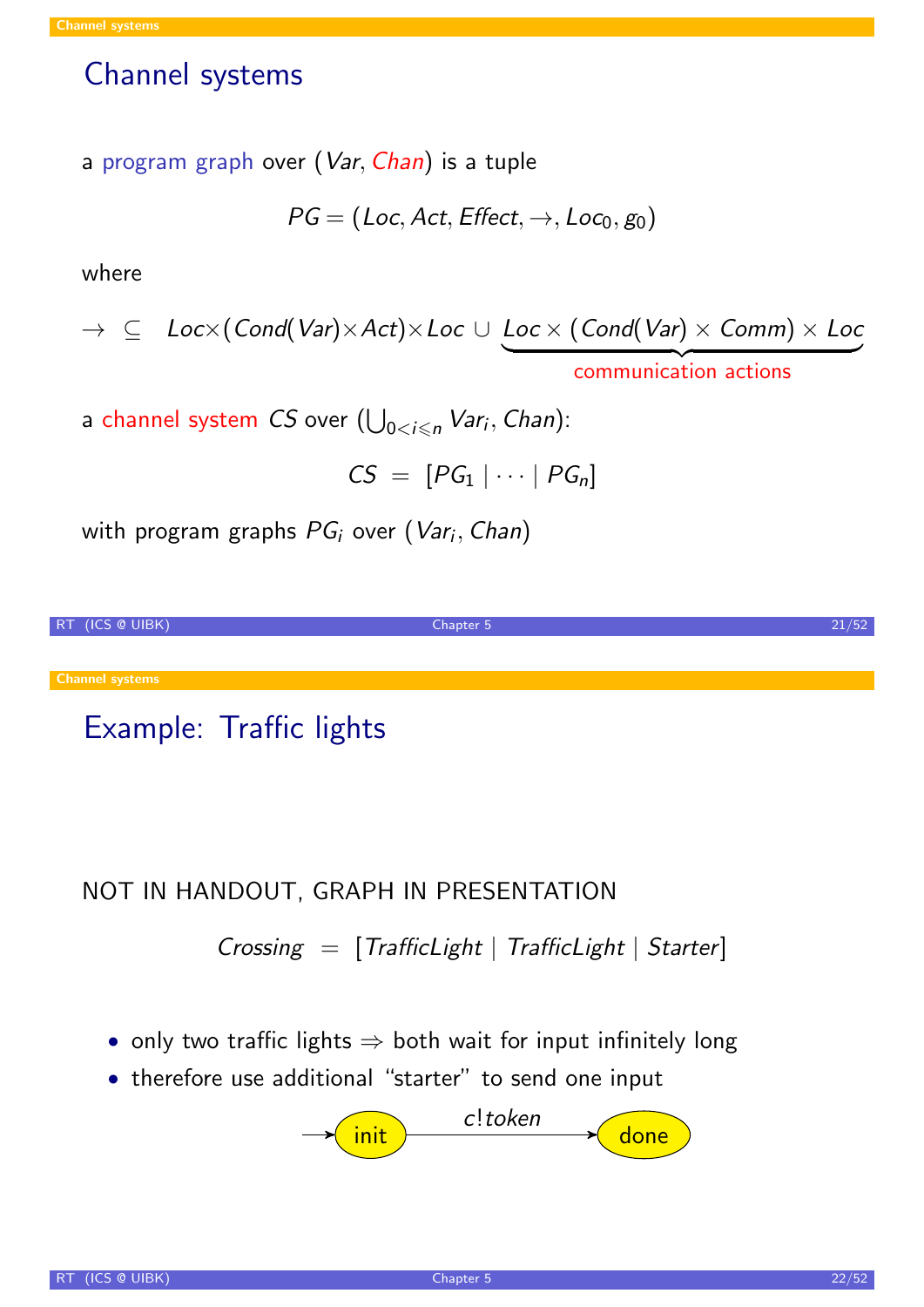### Communication actions

### Handshaking

- if  $cap(c) = 0$ , then process  $P_i$  can perform  $\ell_i \xrightarrow{g:c!\nu} \ell'_i$  $_{i}^{\prime}$  only
- ... if  $P_j$ , say, can perform  $\ell_j \stackrel{g': c?x}{\longrightarrow} \ell'_j$  $_j'$  and  $\ldots$
- if both  $g$  and  $g'$  are satisfied, and
- the effect corresponds to the (atomic) distributed assignment  $x := v$ .

### Asynchronous message passing later . . .



# Transition system semantics of a channel system

let 
$$
CS = [PG_1 | \cdots | PG_n]
$$
 be a channel system over (*Chan, Var*) with

$$
PG_i = (Loc_i, Act_i, Effect_i, \rightarrow_i, Loc_{0,i}, g_{0,i}), \text{ for } 0 < i \leq n
$$

TS(CS) is the transition system  $(S, \rightarrow, I, AP, L)$  where:

- $S = (Loc_1 \times \cdots \times Loc_n) \times eval(Var) \times eval(Chan)$
- $\bullet \rightarrow$  is defined by the inference rules on the next slides

• 
$$
I = \{ \langle \ell_1, \ldots, \ell_n, \eta, \xi_0 \rangle \mid \forall i. (\ell_i \in Loc_{0,i} \land \eta \models g_{0,i}) \land \forall c. \xi_0(c) = \varepsilon \}
$$

- $AP = \biguplus_{0 < i \leqslant n} Loc_i \ \uplus \ Cond(Var)$
- $L({\langle \ell_1, \ldots, \ell_n, \eta, \xi \rangle}) = {\{\ell_1, \ldots, \ell_n\}} \cup {\{ g \in Cond(Var) | \eta \models g \}}$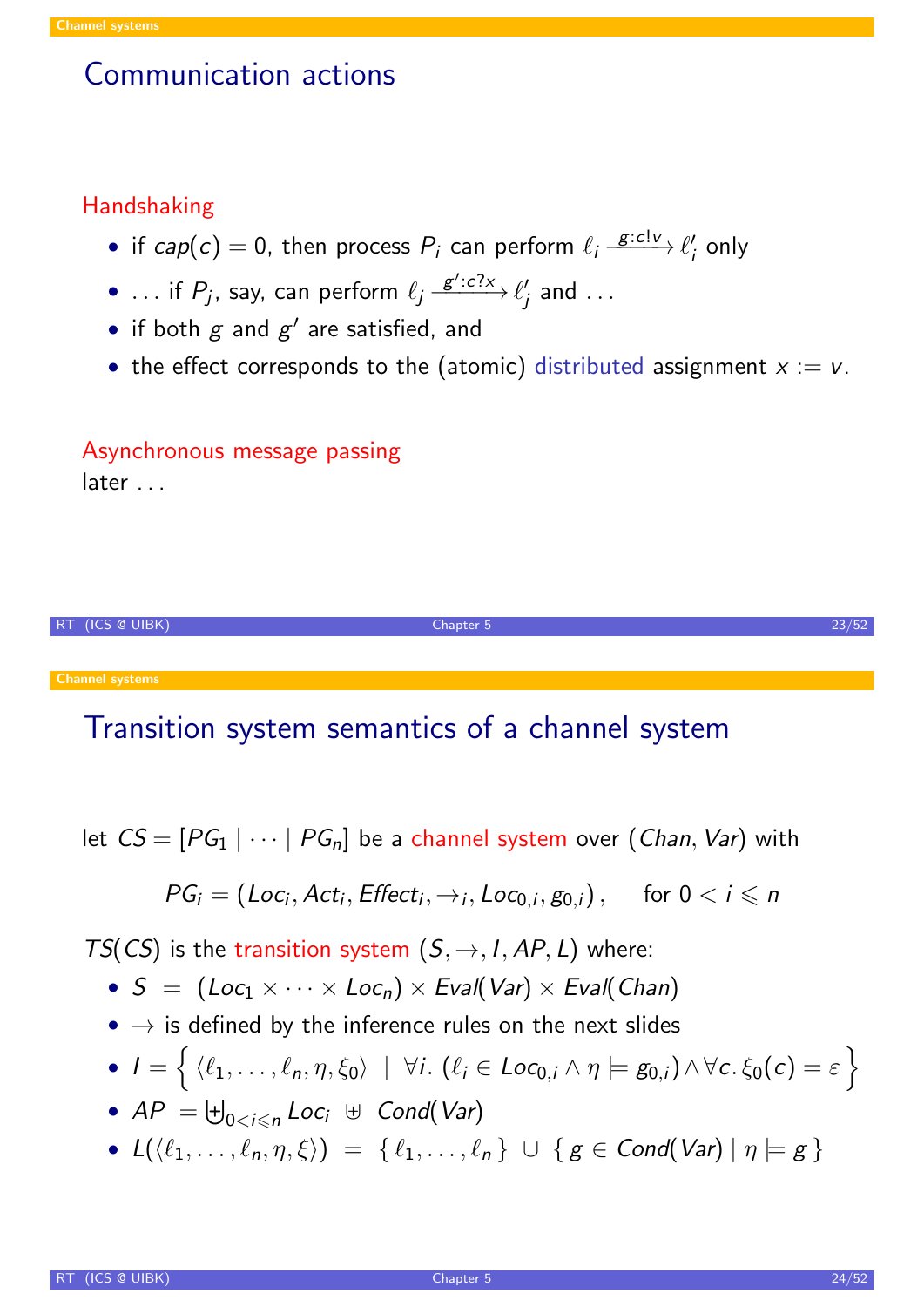# Inference rules (I)

• interleaving for  $\alpha \in Act_i$ :

$$
\frac{\ell_i \xrightarrow{g:\alpha} \ell_i \wedge \eta \models g}{\langle \ell_1, \ldots, \ell_i, \ldots, \ell_n, \eta, \xi \rangle \rightarrow \langle \ell_1, \ldots, \ell'_i, \ldots, \ell_n, \eta', \xi \rangle}
$$

where  $\eta' = \text{Effect}(\alpha, \eta)$ 

• synchronous message passing over  $c \in Chan$ ,  $cap(c) = 0$ :

$$
\frac{\ell_i \xrightarrow{g:c?x} i \ell'_i \wedge \ell_j \xrightarrow{g':c!\nu} j \ell'_j \wedge (\eta \models g \wedge g') \wedge i \neq j}{\langle \ell_1, \ldots, \ell_i, \ldots, \ell_j, \ldots, \ell_n, \eta, \xi \rangle \rightarrow \langle \ell_1, \ldots, \ell'_i, \ldots, \ell'_j, \ldots, \ell_n, \eta', \xi \rangle}
$$

where 
$$
\eta' = \eta[x := v]
$$

RT (ICS @ UIBK) 25/52

# Example: Traffic lights

NOT IN HANDOUT, PROGRAM GRAPH IN PRESENTATION



mention unreachable states, no evaluation, no channel evaluations

RT (ICS @ UIBK) 26/52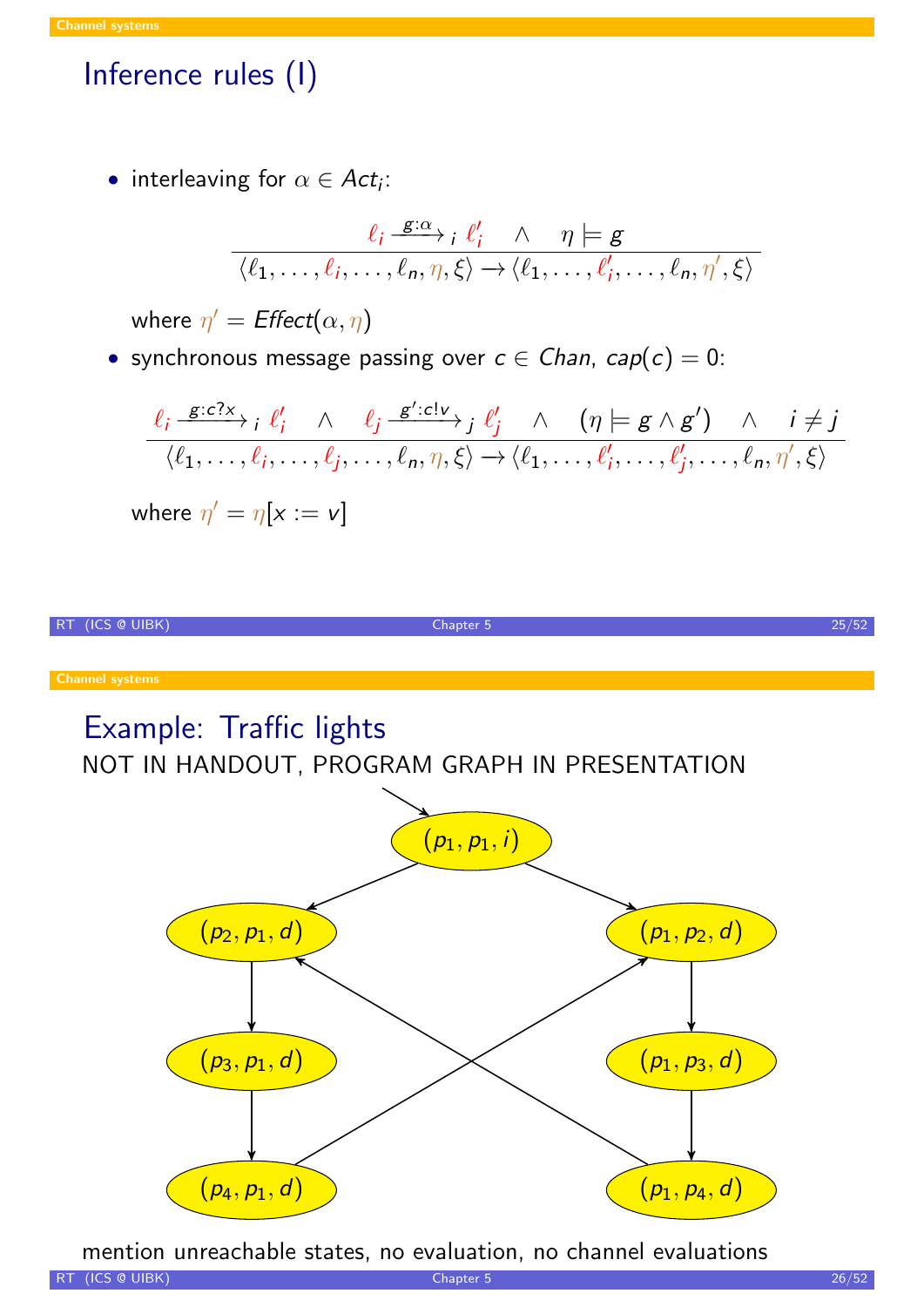### Example protocol

- two clients, one scheduler, one printer
- clients send data to scheduler which sends this data further to printer
- before sending data, clients have to initialize connection by sending id
- after data has been delivered by printer, scheduler sends ack. to client
- scheduler should always be able to receive data
- $\Rightarrow$  proper modeling requires asynchronous message passing
	- if  $cap(c) > 0$ , then process  $P_i$  can perform  $\ell_i \xrightarrow{g: c!v} \ell'_i$ i
	- ... iff g is satisfied and less than  $cap(c)$  messages are stored in c
	- $\bullet$   $P_j$  may perform  $\ell_j \xrightarrow{g:c?x} \ell'_j$  $_j^\prime$  iff  $\boldsymbol{\mathcal{g}}$  is satisfied and  $\boldsymbol{\mathcal{c}}$  is not empty
	- then the first element  $v$  of the buffer is extracted and assigned to  $x$ (atomically)

| executable if                                                                 | effect          |  |  |
|-------------------------------------------------------------------------------|-----------------|--|--|
| $g : c!v \mid g$ is sat. and c is not full                                    | $Enqueue(c, v)$ |  |  |
| $g : c?x \mid g$ is sat. and c is not empty $\mid x :=$ Front(c); Dequeue(c); |                 |  |  |

RT (ICS @ UIBK) 27/52

Channel systems

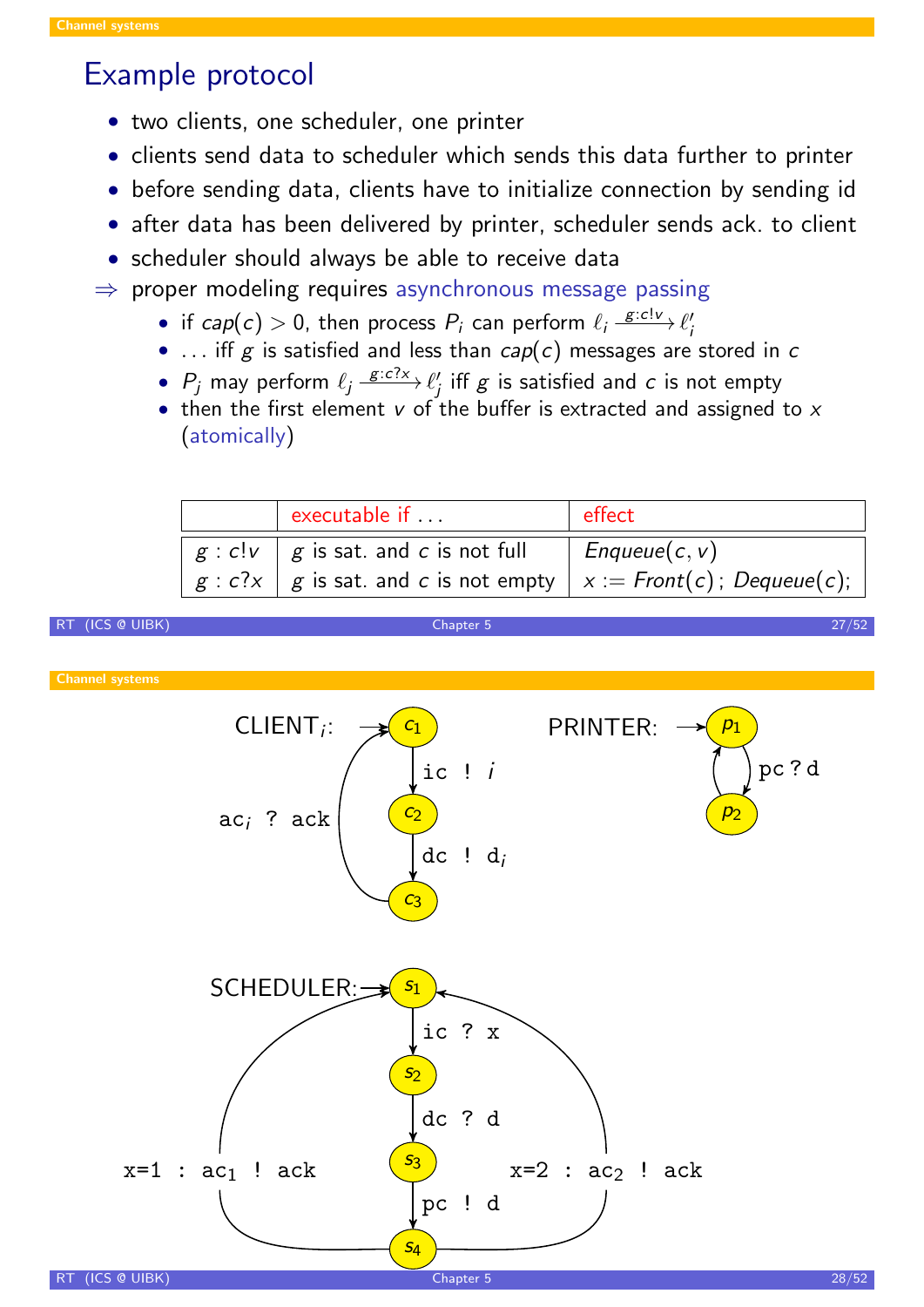## Channel evaluations

- a channel evaluation  $\xi$  is
	- a mapping from channel  $c \in \mathcal{C}$  han onto a sequence  $\xi(c) \in \mathcal{C}$ such that
	- current length cannot exceed the capacity of c:  $len(\xi(c)) \le cap(c)$
	- $\xi(c) = v_1 v_2 ... v_k$   $(cap(c) \ge k)$  denotes  $v_1$  is at front of buffer etc.
- $\xi[c := v_1 \ldots v_k]$  denotes the channel evaluation

$$
\xi[c := v_1 \dots v_k](c') = \begin{cases} \xi(c') & \text{if } c \neq c' \\ v_1 \dots v_k & \text{if } c = c' \end{cases}
$$

 $\bullet\,$  initial channel evaluation  $\xi_0$  equals  $\xi_0(c)=\varepsilon$  for any  $c$ 



# Inference rules (II)

Channel systems

asynchronous message passing for  $c \in Chan$ ,  $cap(c) > 0$ :

• receive a value along channel  $c$  and assign it to variable  $x$ :

$$
\frac{\ell_i \xrightarrow{g:c?x} i \ell'_i \wedge \xi(c) = v_1 \dots v_k \wedge k > 0 \wedge \eta \models g}{\langle \ell_1, \dots, \ell_i, \dots, \ell_n, \eta, \xi \rangle \rightarrow \langle \ell_1, \dots, \ell'_i, \dots, \ell_n, \eta', \xi' \rangle}
$$

where  $\eta'=\eta[x:=\mathsf{v}_1]$  and  $\xi'=\xi[\mathsf{c}:=\mathsf{v}_2\dots\mathsf{v}_k]$ 

• transmit value  $v \in dom(c)$  over channel c:

$$
\frac{\ell_i \xrightarrow{g:c|_V} i \ell'_i \wedge \xi(c) = v_1 \dots v_k \wedge k < cap(c) \wedge \eta \models g}{\langle \ell_1, \dots, \ell_i, \dots, \ell_n, \eta, \xi \rangle \rightarrow \langle \ell_1, \dots, \ell'_i, \dots, \ell_n, \eta, \xi' \rangle}
$$

where  $\xi' = \xi[\textit{c} := \textit{v}_1~\textit{v}_2 \ldots \textit{v}_k~\textit{v}]$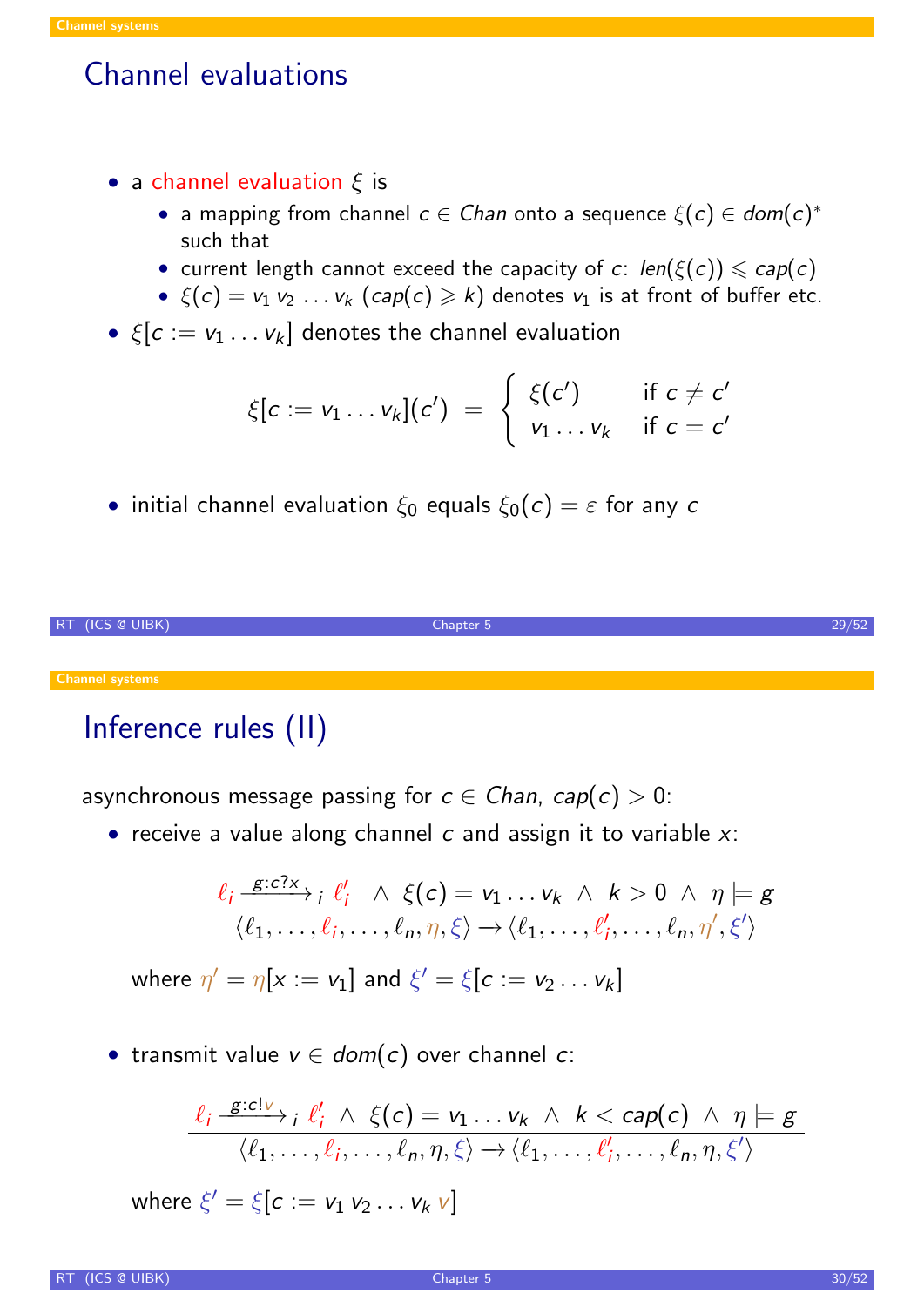## Transition system of example protocol

let  $c(ac_1)=c(ac_2)=c(pc)=0$  and  $c(ic)=c(dc)>0$ CHANNEL SYSTEM SHOWN IN PRESENTATION

| CL <sub>1</sub> |                |                |       |                | $CL_2$ SC PR $x$ SC.d PR.d |                          | İС             | $d\mathcal{C}$ |
|-----------------|----------------|----------------|-------|----------------|----------------------------|--------------------------|----------------|----------------|
| C <sub>1</sub>  | C <sub>1</sub> | $S_1$          | $p_1$ | $\cdot$        | $\overline{\mathcal{E}}$   | ?                        | $\epsilon$     | $\epsilon$     |
| C <sub>2</sub>  | C <sub>1</sub> | S <sub>1</sub> | $p_1$ | $\overline{?}$ | ?                          | ?                        | 1              | $\epsilon$     |
| C <sub>2</sub>  | C <sub>1</sub> | S <sub>2</sub> | $p_1$ | 1              | ?                          | $\overline{\mathcal{E}}$ | $\epsilon$     | $\epsilon$     |
| C <sub>2</sub>  | C <sub>2</sub> | S <sub>2</sub> | $p_1$ | 1              | ?                          | ?                        | $\overline{2}$ | $\epsilon$     |
| C <sub>2</sub>  | C <sub>3</sub> | S <sub>2</sub> | $p_1$ | 1              | ?                          | ?                        | $\overline{2}$ | $d_2$          |
| C <sub>2</sub>  | $C_3$          | S <sub>3</sub> | $p_1$ | 1              | $d_2$                      | ?                        | 2              | $\epsilon$     |
| C <sub>2</sub>  | $C_3$          | $S_4$          | $p_2$ | 1              | $d_2$                      | $d_2$                    | $\overline{2}$ | $\epsilon$     |
| C <sub>3</sub>  | $C_3$          | $S_4$          | $p_2$ | 1              | $d_2$                      | $d_2$                    | $\overline{2}$ | $d_1$          |
| C <sub>1</sub>  | C <sub>3</sub> | S <sub>1</sub> | $p_2$ | 1              | $d_2$                      | $d_2$                    | $\overline{2}$ | d <sub>1</sub> |

problem: client 1 gets acknowledge although data 2 is send to printer

RT (ICS @ UIBK) 31/52

# **Outline**

- **Program Graphs**
- **•** Channel systems
- [Prom](#page-2-0)ela
	- Promela Syntax and Intuitive Meaning
	- **[Fo](#page-7-0)rmal semantics**
- **[The State-Space Explos](#page-16-0)ion Problem**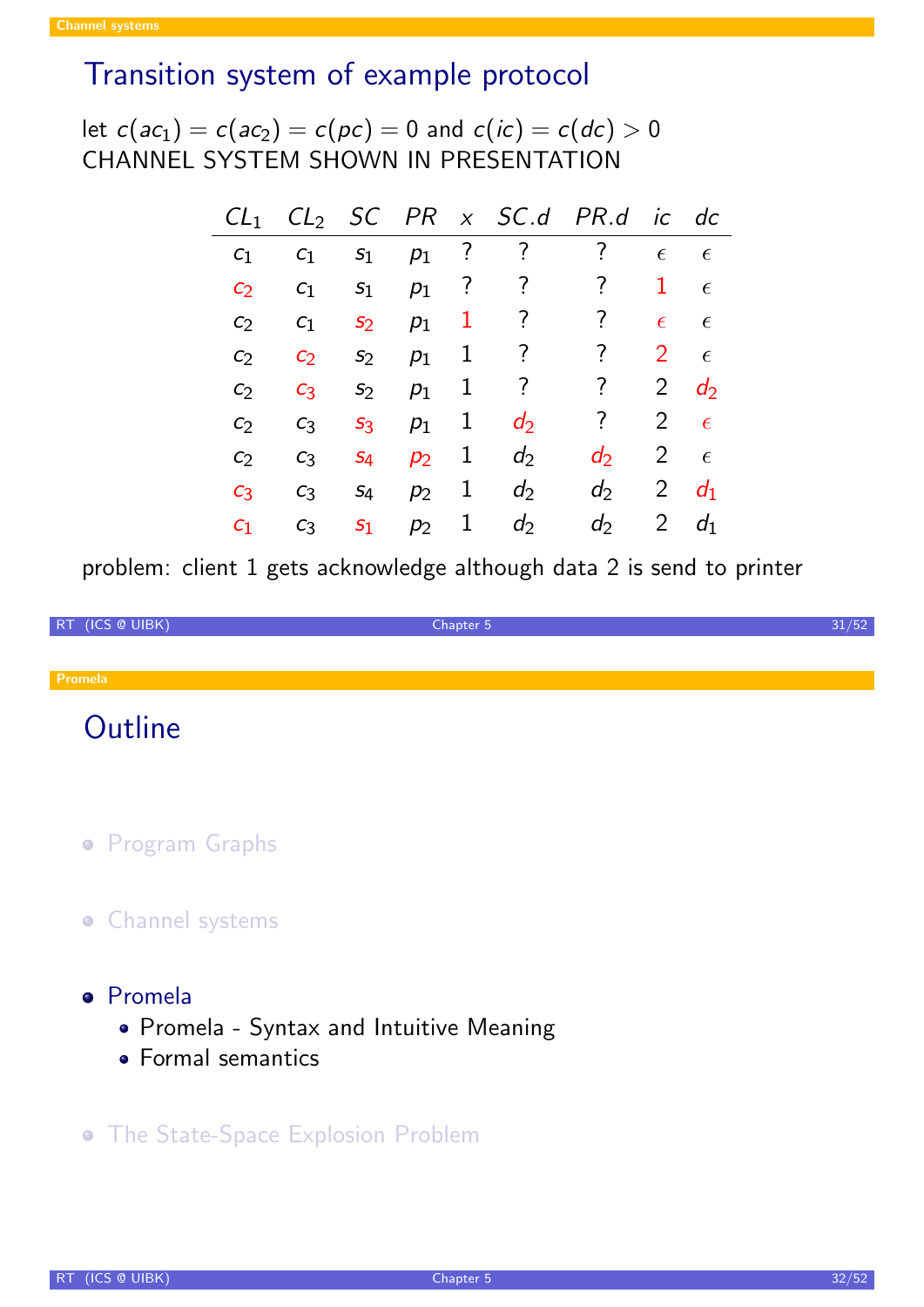### nanoPromela

- Promela (Process Meta Language) is modeling language for SPIN
	- most widely used model checker SPIN
	- developed by Gerard Holzmann (Bell Labs, NASA JPL)
	- ACM Software Award 2002
- nanoPromela is the core of Promela
	- shared variables and channel-based communication
	- formal semantics of a Promela model is a channel system
	- processes are defined by means of a guarded command language
- no explicit actions, statements describe effect of actions



# nanoPromela

nanoPromela-program  $\overline{P} = [P_1 | ... | P_n]$  with  $P_i$  processes a process is specified by a statement:

\n
$$
\begin{aligned}\n &\text{stmt} & \quad ::= \text{skip} \mid x := \text{expr} \mid c?x \mid c! \text{expr} \mid \\
 &\text{stmt}_1; \text{stm}_2 \mid \text{atomic} \{\text{assignments}\} \mid \\
 &\text{if} \quad ::= g_1 \Rightarrow \text{stmt}_1 \quad \dots \quad ::= g_n \Rightarrow \text{stmt}_n \quad \text{fi} \quad \mid \\
 &\text{do} \quad ::= g_1 \Rightarrow \text{stmt}_1 \quad \dots \quad ::= g_n \Rightarrow \text{stmt}_n \quad \text{od} \\
 &\text{assignments} \quad ::= x_1 := \text{expr}_1; x_2 := \text{expr}_2; \quad \dots; x_m := \text{expr}_m\n \end{aligned}
$$
\n

- x is a variable in *Var*, expr an expression and c a channel,  $g_i$  a guard
- <span id="page-16-0"></span>• assume the Promela specification is type-consistent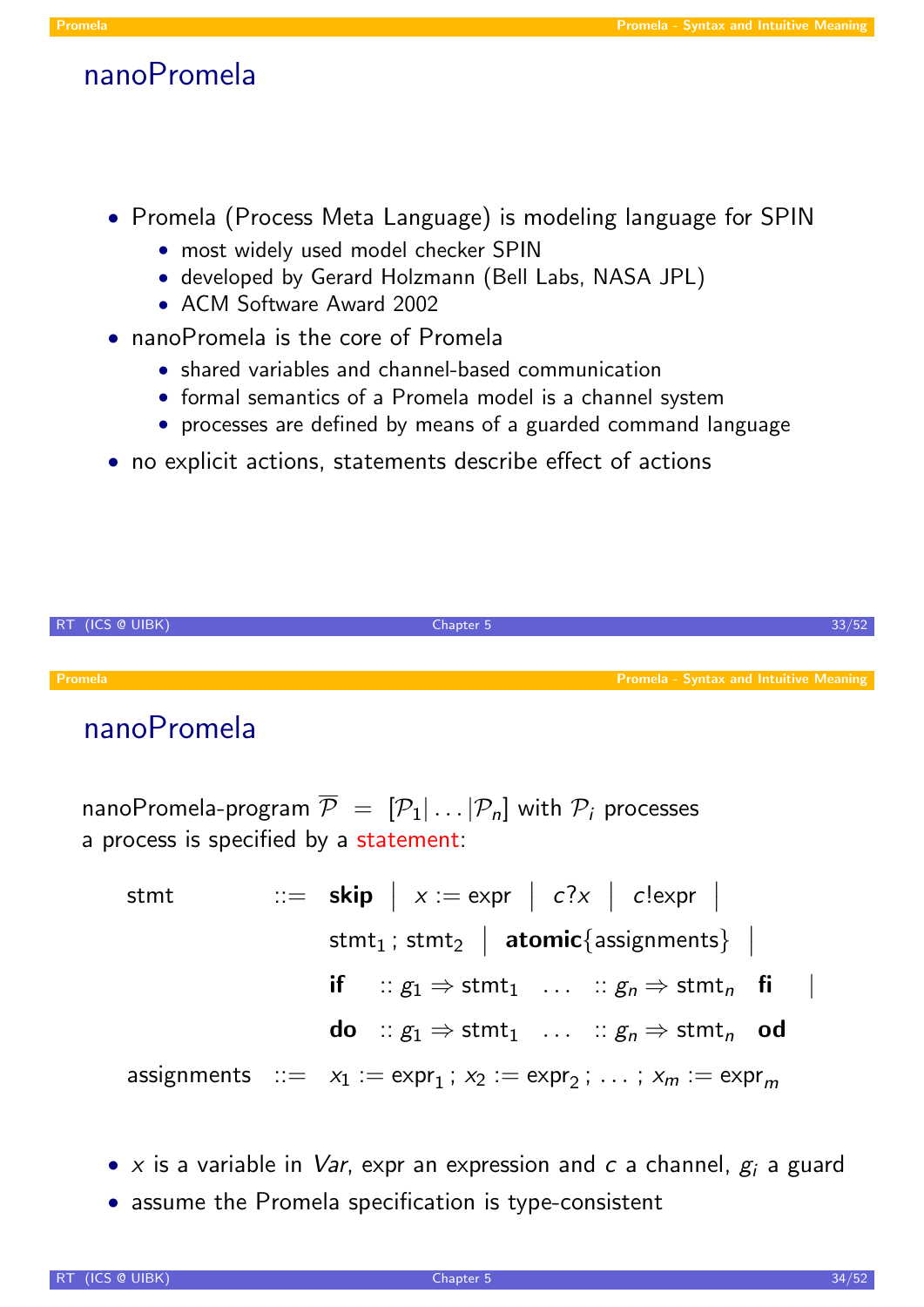## Conditional statements

if ::  $g_1 \Rightarrow$  stmt<sub>1</sub> ... ::  $g_n \Rightarrow$  stmt<sub>n</sub> fi

- nondeterministic choice between statements stmt; for which  $g_i$  holds
- test-and-set semantics: (deviation from Promela)
	- guard evaluation  $+$  selection of enabled command  $+$  execution first atomic step of selected statement is all performed atomically
- if-fi-command blocks if no guard holds
	- parallel processes may unblock a process by changing shared variables
	- e.g., when  $y=0$ , if ::  $y>0 \Rightarrow x:=42$  fi waits until y exceeds 0
- standard abbreviations:
	- if g then stmt<sub>1</sub> else stmt<sub>2</sub> fi  $\equiv$  if  $\therefore g \Rightarrow$  stmt<sub>1</sub>  $\therefore \neg g \Rightarrow$  stmt<sub>2</sub> fi
	- if g then stmt<sub>1</sub> fi  $\equiv$  if  $\therefore g \Rightarrow$  stmt<sub>1</sub>  $\therefore \neg g \Rightarrow$  skip fi



### Iteration statements

- **do** ::  $g_1 \Rightarrow$  [stmt](#page-16-0)<sub>1</sub> ... ::  $g_n \Rightarrow$  stmt<sub>n</sub> od
- iterative execution of nondeterministic choice among  $g_i \Rightarrow$  stmt<sub>i</sub>
	- where guard  $g_i$  holds in the current state
- no blocking if all guards are violated; instead, loop is aborted
- while g do stmt od  $\equiv$  do ::  $g \Rightarrow$  stmt od
- no break-statements to abort a loop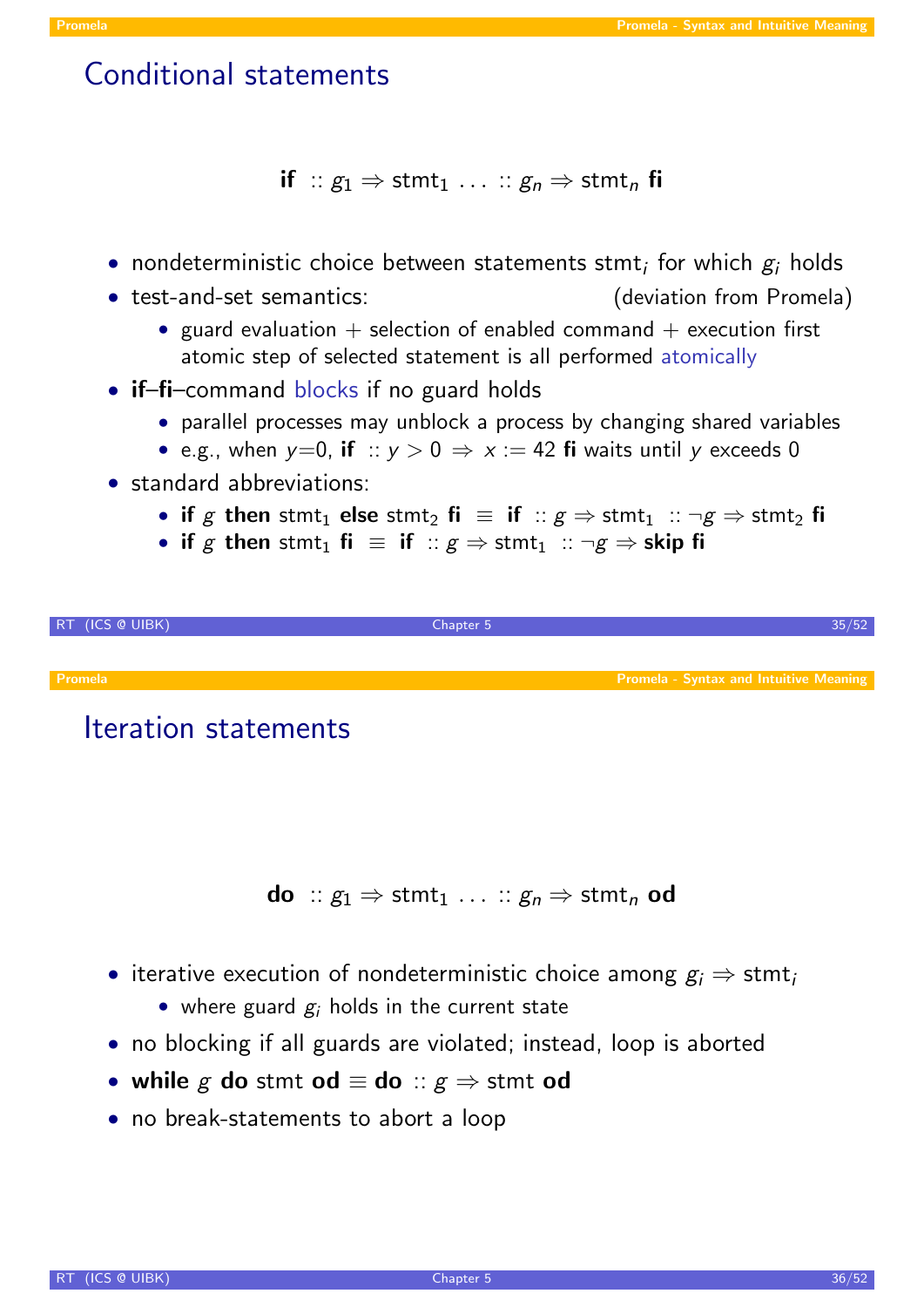### Beverage vending machine

the following nanoPromela program describes its behaviour:

```
atomic { nbeer := max; nsprite := max };
do :: true => skip; // insert coin
               if :: nsprite > 0 => nsprite := nsprite - 1
                   \therefore nbeer > 0 => nbeer \therefore nbeer - 1
                  \therefore nsprite = nbeer = 0 => skip
               fi
   :: true => atomic { nbeer := max; nsprite := max }
od
```
RT (ICS @ UIBK) 37/52

## Client-scheduler-printer example

```
------- CLIENT i ------------
do :: true => ic ! i;
                dc ! d_i;
                ac<sub>i</sub> ? ack
od
------- SCHEDULER -----------
do :: true => ic ? x;
                dc ? d;
                pc ! d;
                if :: x = 1 \Rightarrow ac_1 ! ack
                    :: x = 2 \Rightarrow ac_2 ! ack
                fi
od
------- PRINTER -------------
do :: true => pc ? d; skip
od
```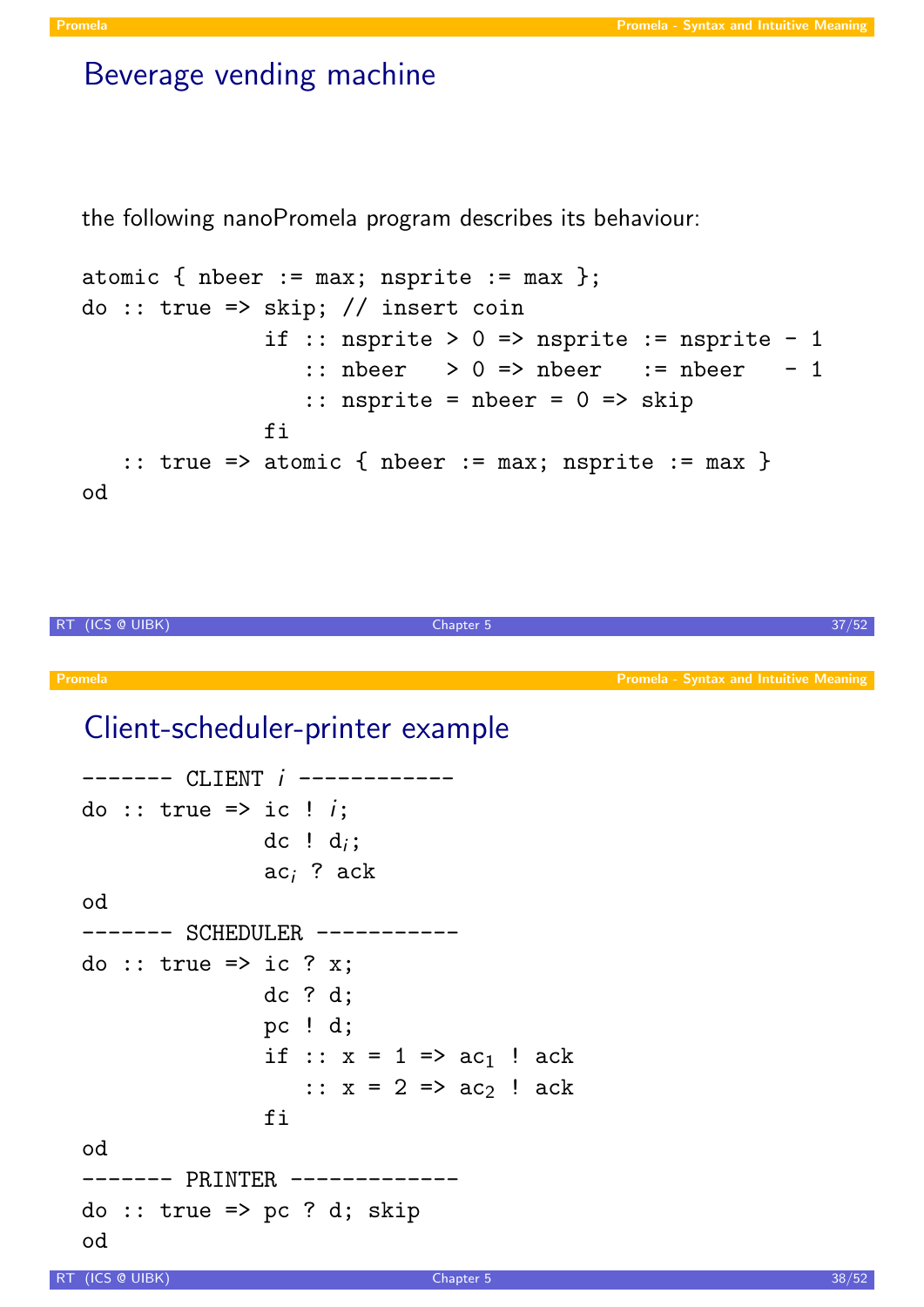### Formal semantics

the semantics of a nanoPromela-statement over (Var, Chan) is a program graph over (Var, Chan).

the program graphs  $PG_1, \ldots, PG_n$  for the processes  $P_1, \ldots, P_n$  of a nanoPromela-program  $\overline{\mathcal{P}} = [\mathcal{P}_1 | \dots | \mathcal{P}_n]$  constitute a channel system over (Var, Chan)

the locations of the program graph  $PG<sub>i</sub>$  are the sub-statements of the nanoPromela-program  $P_i$ 



### Sub-statements

for statement stmt its sub-statements  $Sub(\text{stmt})$  is smallest set of statements such that

- exit  $\in Sub({\mathsf{stmt}})$
- stmt  $\in Sub({\mathsf{stmt}})$
- if stmt'  $\in$  Sub(stmt) then Sub(stmt')  $\subseteq$  Sub(stmt)
- if stmt'  $\in$   $Sub({\sf{stmt}}_1)$  then stmt';  ${\sf{stmt}}_2 \in Sub({\sf{stmt}}_1; {\sf{stmt}}_2)$
- if stmt $'\in Sub({\operatorname{stmt}}_2)$  then  ${\operatorname{stmt}}'\in Sub({\operatorname{stmt}}_1;{\operatorname{stmt}}_2)$
- if stmt'  $\in$   $Sub({\sf{stmt}}_i)$  then stmt'  $\in$   $Sub({\sf{if}} \dots :: g_i \Rightarrow {\sf{stmt}}_i \dots {\sf{fi}})$
- <span id="page-19-0"></span>• if stmt $'\in Sub({\sf{stmt}}_i)$  then stmt $';$  loop  $\in Sub({\sf loop})$  where  $\mathsf{loop} = \mathsf{do} \ldots :: g_i \Rightarrow \mathsf{stmt}_i \ldots \mathsf{od}$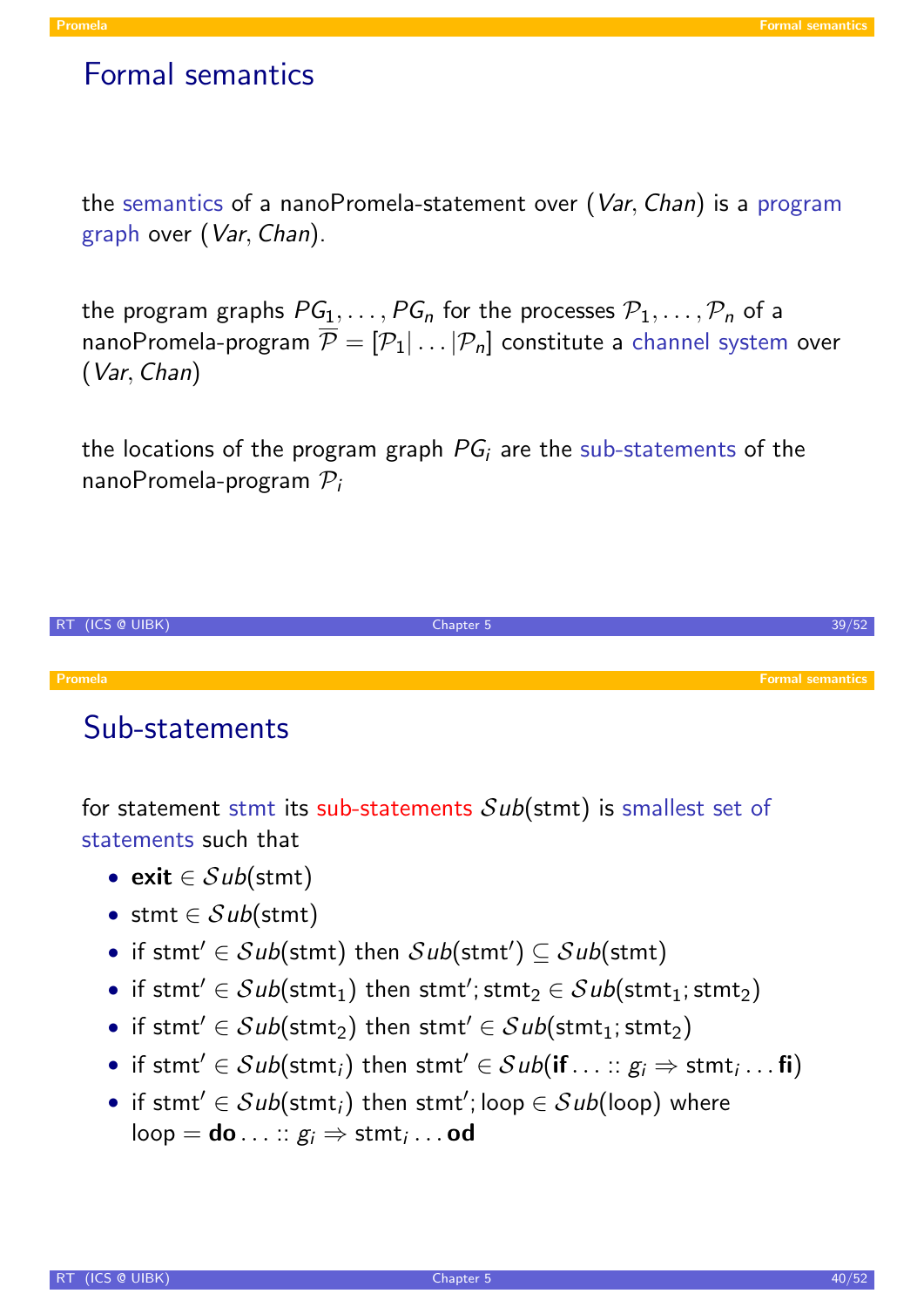### Inference rules

### $\overline{\textsf{skip}} \rightarrow \textsf{exit}$

$$
x := \text{expr} \xrightarrow{\text{assign}(x, \text{expr})} \text{exit}
$$

assign( $x$ , expr) denotes the action that only changes  $x$ , no other variables

$$
c?\times
$$
  $\xrightarrow{c?x}$  exit  $c!\text{expr} \xrightarrow{c!\text{expr}}$  exit



## Inference rules

 $\text{atomic}\{x_1 := \text{expr}_1; \ldots; x_m := \text{expr}_m\} \xrightarrow{\alpha_m} \text{exit}$ where  $\alpha_0 = \mathit{id}$ ,  $\alpha_i = \mathit{Effect}(\mathsf{assign}(x_i, \mathsf{expr}_i), \mathit{Effect}(\alpha_{i-1}, \eta))$  $\alpha_i = \mathit{Effect}(\mathsf{assign}(x_i, \mathsf{expr}_i), \mathit{Effect}(\alpha_{i-1}, \eta))$  $\alpha_i = \mathit{Effect}(\mathsf{assign}(x_i, \mathsf{expr}_i), \mathit{Effect}(\alpha_{i-1}, \eta))$  for  $1 \leqslant i \leqslant m$ 

$$
\frac{\text{stmt}_1 \stackrel{g:\alpha}{\longrightarrow} \text{stmt}_1' \neq \text{exit}}{\text{stmt}_1; \text{stmt}_2 \stackrel{g:\alpha}{\longrightarrow} \text{stmt}_1'; \text{stmt}_2}
$$

stmt $_1 \stackrel{g:\alpha}{\longrightarrow}$ exit  ${\sf stmt}_1; {\sf stmt}_2 \stackrel{g:\alpha}{\longrightarrow} {\sf stmt}_2$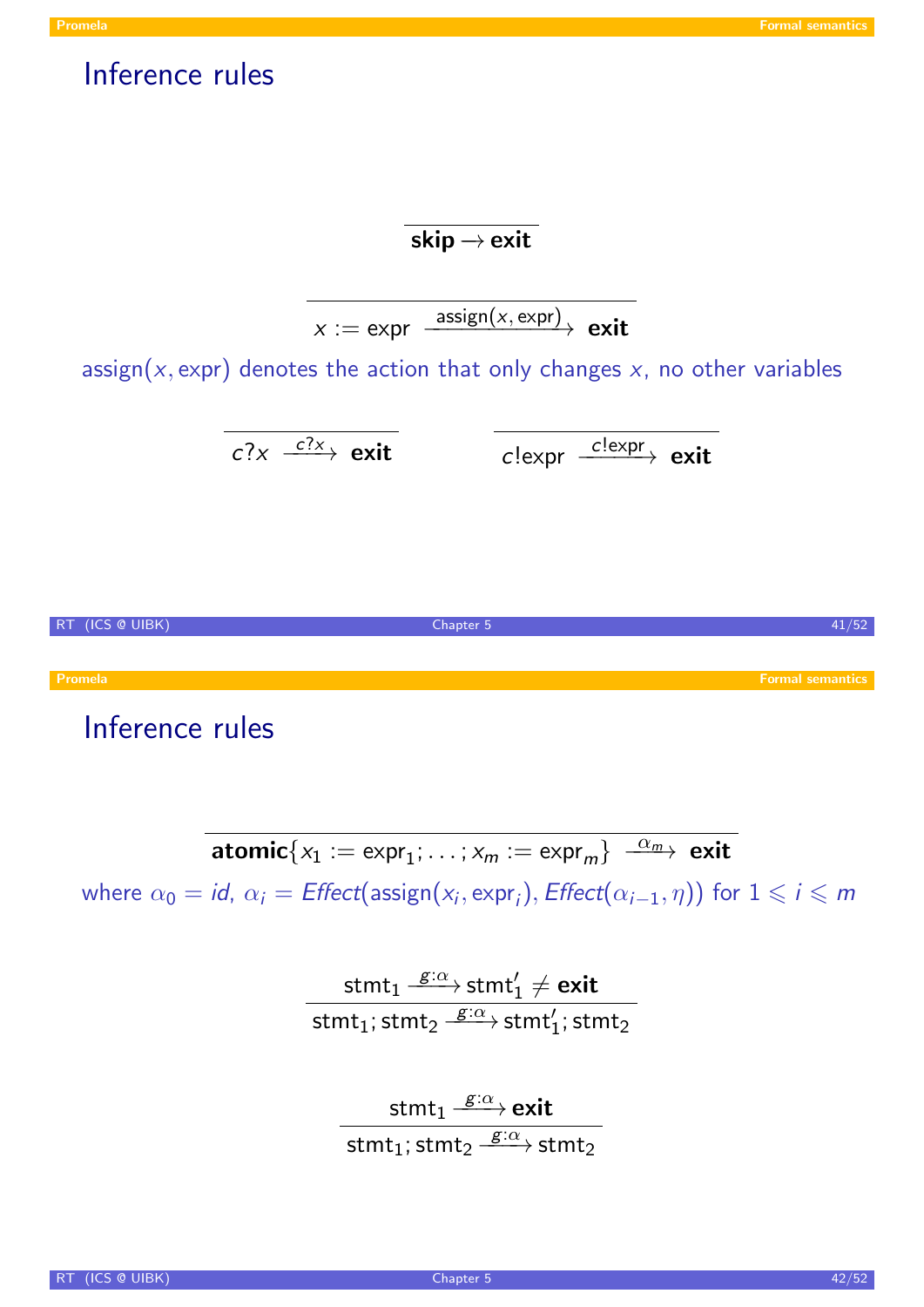### Inference rules



Promela Formal semantics and the contract of the contract of the contract of the contract of the contract of the contract of the contract of the contract of the contract of the contract of the contract of the contract of t

## Example: one step

let loop be a shortcut for

$$
do :: true => ic ! i; dc ! di; aci ? ack od
$$

derive the following step in the program graph of the client

| ic ! $i \xrightarrow{\text{ic} ! } i$ exit                                                                                                           |
|------------------------------------------------------------------------------------------------------------------------------------------------------|
| ic ! <i>i</i> ; dc ! d <sub><i>i</i></sub> ; ac <sub><i>i</i></sub> ? ack $\frac{ic i}{ }$ dc ! d <sub><i>i</i></sub> ; ac <sub><i>i</i></sub> ? ack |
| loop $\frac{ic i}{i}$ dc ! d <sub>i</sub> ; ac <sub>i</sub> ? ack; loop                                                                              |

construct by going left-down, left-up, right-up, right-down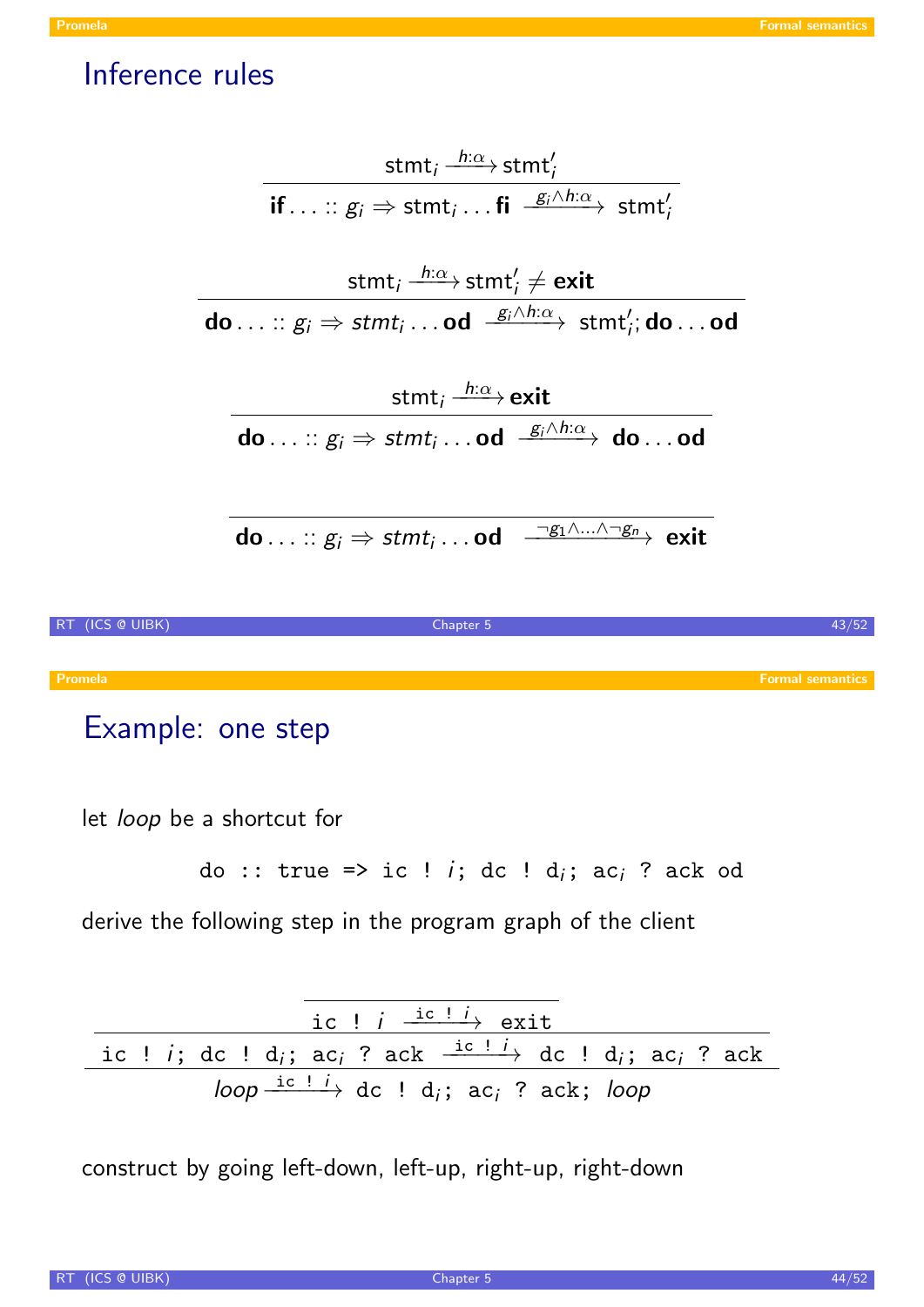



 $\text{assign}(x = 0, d = "")$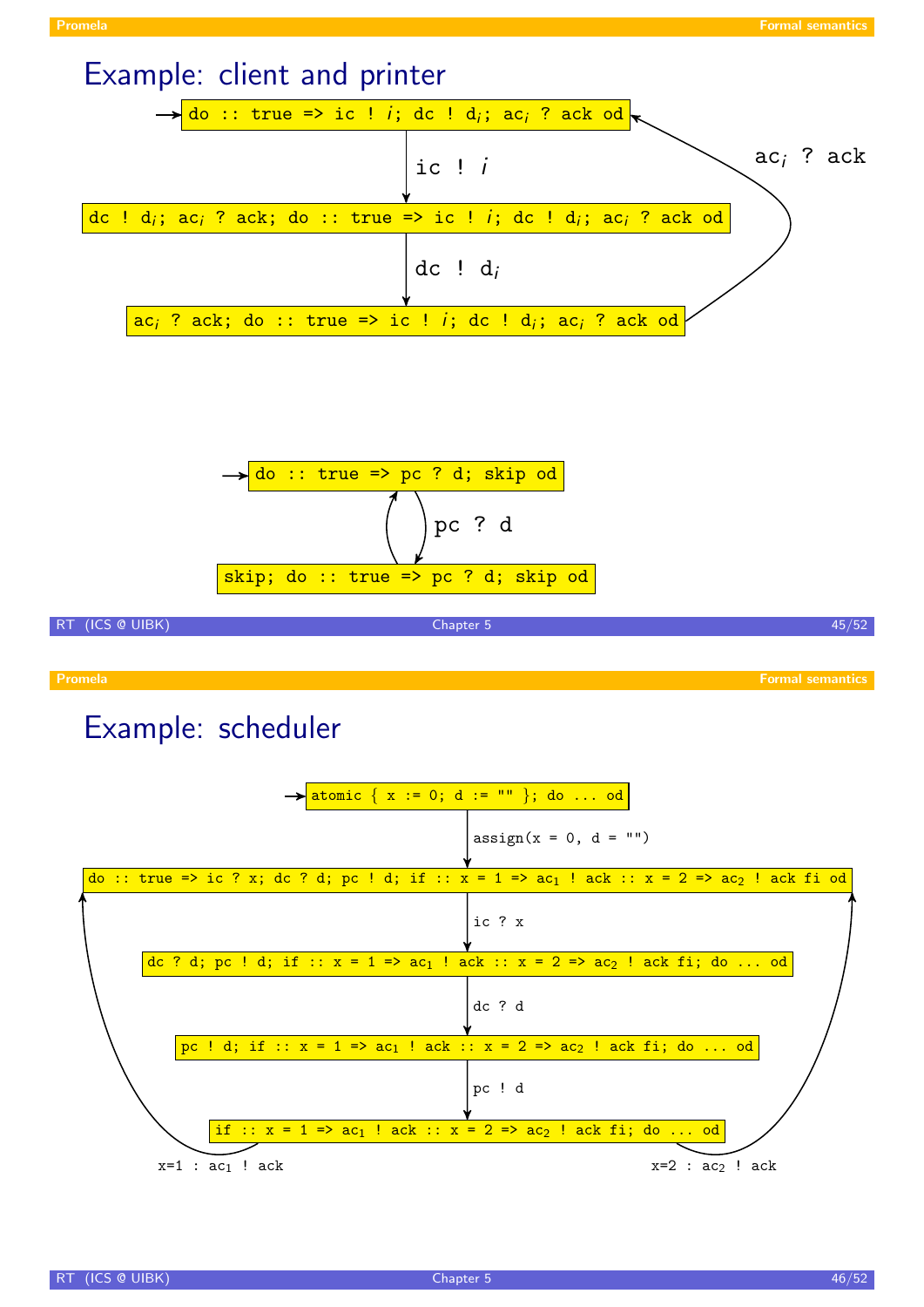# **Outline**

- **Program Graphs**
- **Channel systems**
- Promela
	- Promela Syntax and Intuitive Meaning
	- **Formal semantics**

### **• The State-Space Explosion Problem**



# Sequential programs

•  $#$  states of a simple program graph is:

$$
|\# \text{program locations} | \cdot \prod_{\text{variable } x} | \text{ dom}(x) |
$$

- $\Rightarrow$  number of states grows exponentially in number of program variables
	- $N$  variables with  $k$  possible values each yields  $k^N$  states
	- this is called the state-space explosion problem
- [pro](#page-7-0)gram with 10 locations, 3 bools, 4 integers (in range 0 . . . 9):

<span id="page-23-0"></span>
$$
10 \cdot 2^3 \cdot 10^4 = 800,000 \text{ states}
$$

• [adding a single 5](#page-23-0)0-positions bit-array yields  $800,000 \cdot 2^{50}$  states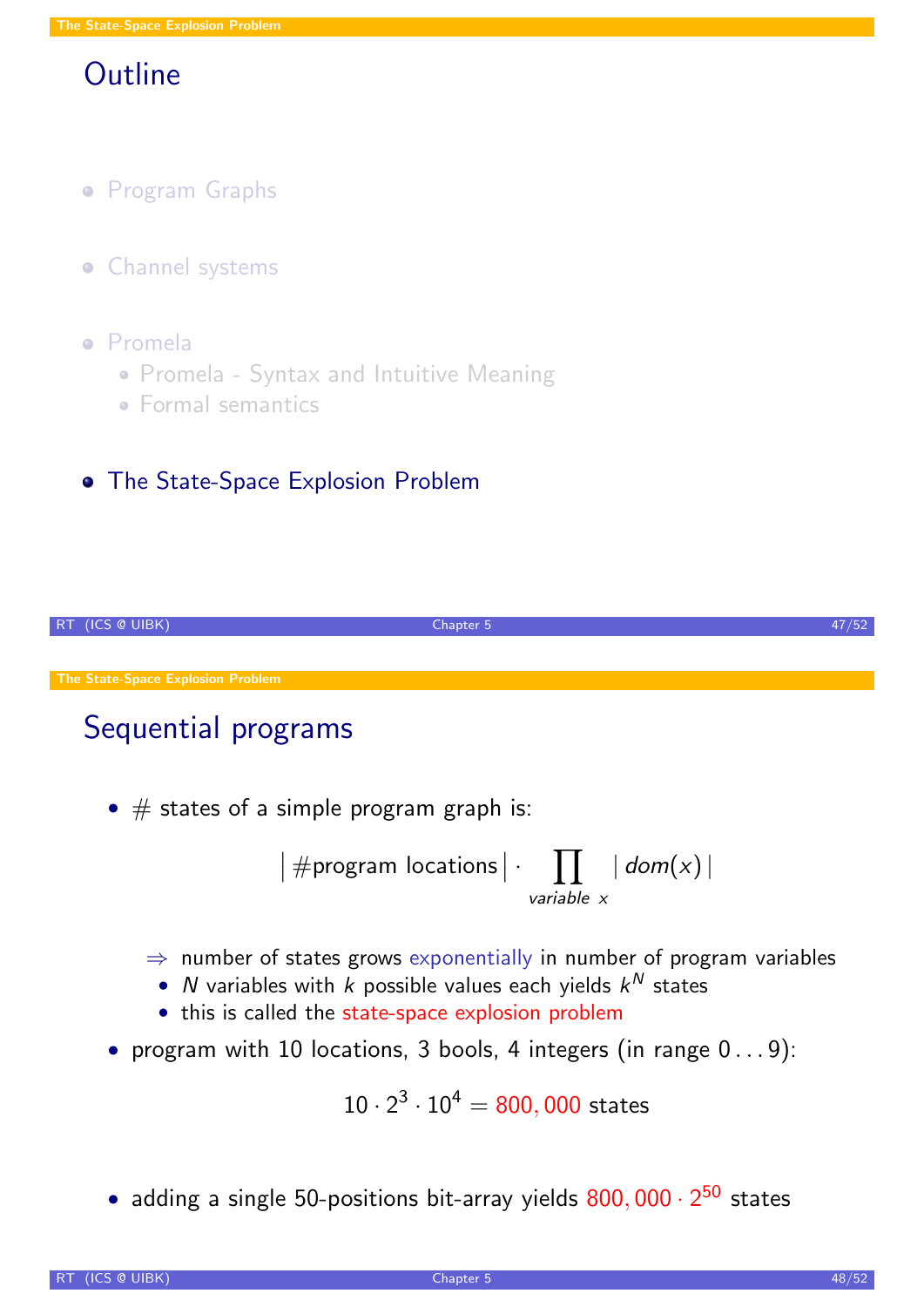## Channel systems

- each channel c has a bounded capacity  $cap(c)$  and a domain  $dom(c)$
- $\#$  states of system with N components and K channels is:

$$
\prod_{i=1}^{N} \left( \left| \# \text{program locations} \right| \prod_{\text{variable } x} | \text{ dom}(x)| \right) \cdot \prod_{j=1}^{K} |\text{dom}(c_j)|^{cap(c_j)+1}
$$

this is the underlying structure of Promela



for channel capacity 6 and binary data obtain 3 client 1 client 2 scheduler printer  $\cdot$  3  $\cdot$  5  $\cdot$  2 2  $\cdot$  2  $\cdot$  2  $\cdot$  2<sup>6+1</sup>  $\cdot$  2<sup>6+1</sup>  $=$  45  $\cdot$  2<sup>18</sup>  $=$  11, 796, 480 states  $\sum_{i \in \mathbb{Z}}$  $\overline{d}$